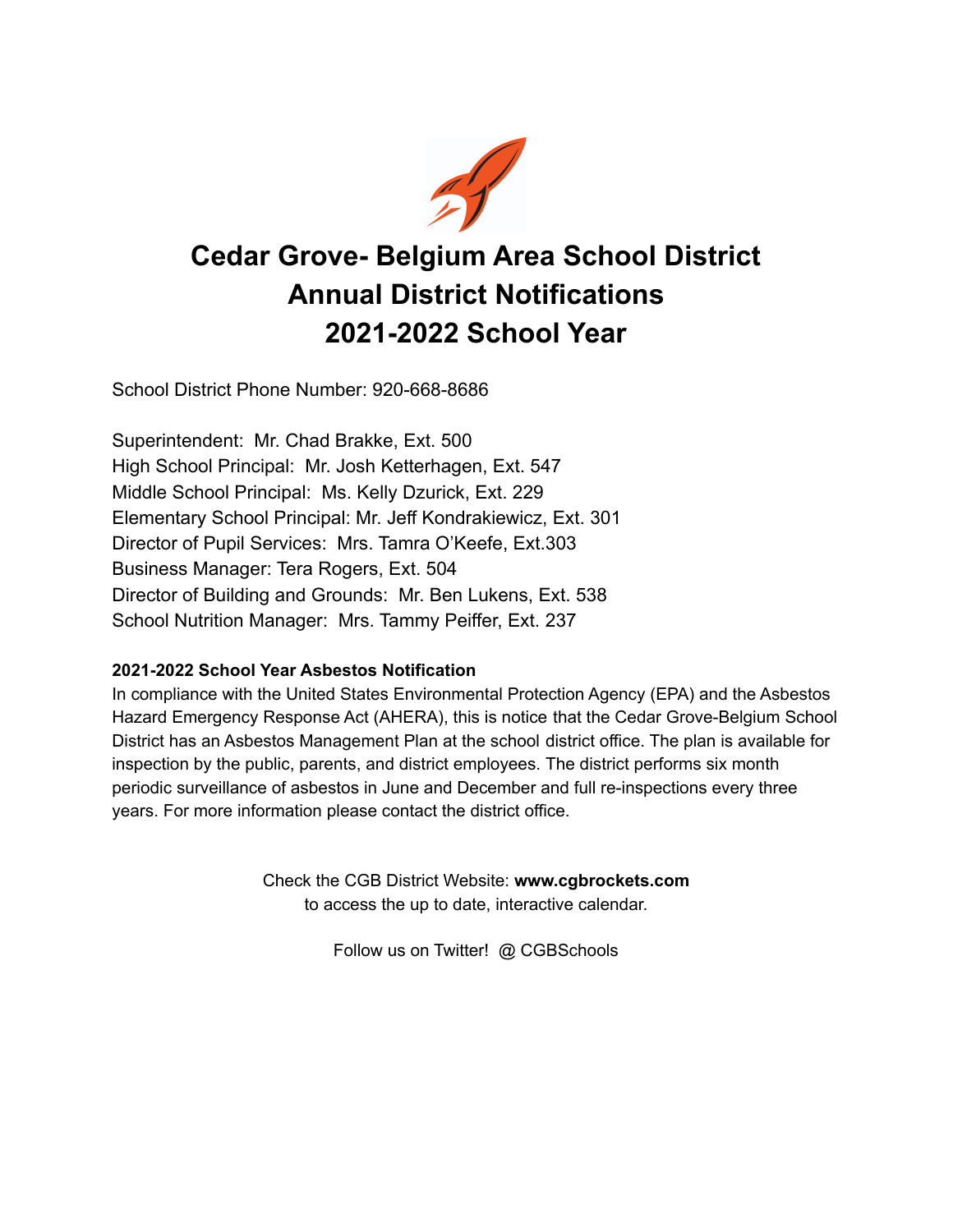Annual Notification of Rights- Important, Please Read.

The Cedar Grove-Belgium School District annually notifies community members of the School District Policies and Procedures related to:

# **Notice of Educational Options and Accountability Report**

According to Wisconsin Statute 118.57, the Cedar Grove-Belgium School District is required to notify parents about the educational options available to children who reside in the resident school district in addition to notification about the school district's accountability report.

# **Educational Options**

The educational options made available to Cedar Grove-Belgium resident students include the following:

- ➢ Cedar Grove-Belgium School District [www.cgbsd.com](http://www.cgbsd.com)
- ➢ State Virtual Schools [https://sms.dpi.wi.gov/charter-schools/virtual](https://dpi.wi.gov/sms/charter-schools/virtual-charter-schools)
- ➢ Part-time Open Enrollment <https://dpi.wi.gov/open-enrollment/ptoe>
- ➢ Full-time Open Enrollment [http://oe.dpi.wi.gov/parents-main](https://dpi.wi.gov/open-enrollment?rdt=oe)
- ➢ Early College Credit Program <https://dpi.wi.gov/dual-enrollment/eccp>
- ➢ Special Needs Scholarship Program <https://dpi.wi.gov/sms/special-needs-scholarship>
- $\triangleright$  Home-based Private Education [https://sms.dpi.wi.gov/sms\\_homeb](https://dpi.wi.gov/sms/home-based)

# **Accountability Report**

The Cedar Grove-Belgium district and school accountability data can be located at the following link: <https://apps2.dpi.wi.gov/reportcards/> or by searching "school report card" on the Department of Public Instruction website [\(http://dpi.wi.gov/\)](http://dpi.wi.gov/). In addition, you can access the Cedar Grove-Belgium website [\(www.cgbsd.com\)](http://www.cgbsd.com) by clicking the *School District Performance Report* and the *School Report Card* links both located on the bottom, left side of the home page. There was no accountability data from the Department of Public Instruction for the 2014-2015 school year.

# 2260 - **NONDISCRIMINATION AND ACCESS TO EQUAL EDUCATIONAL OPPORTUNITY**

The Board is committed to providing an equal educational opportunity for all students in the District.

The Board does not discriminate on the basis of race, color, religion, national origin, ancestry, creed, pregnancy, marital status, parental status, sexual orientation, sex, (including transgender status, change of sex or gender identity), or physical, mental, emotional, or learning disability ("Protected Classes") in any of its student program and activities. This policy is intended to support and promote nondiscriminatory practices in all District and school activities, particularly in the following areas:

A. use of objective bases for admission to any school, class, program, or activity;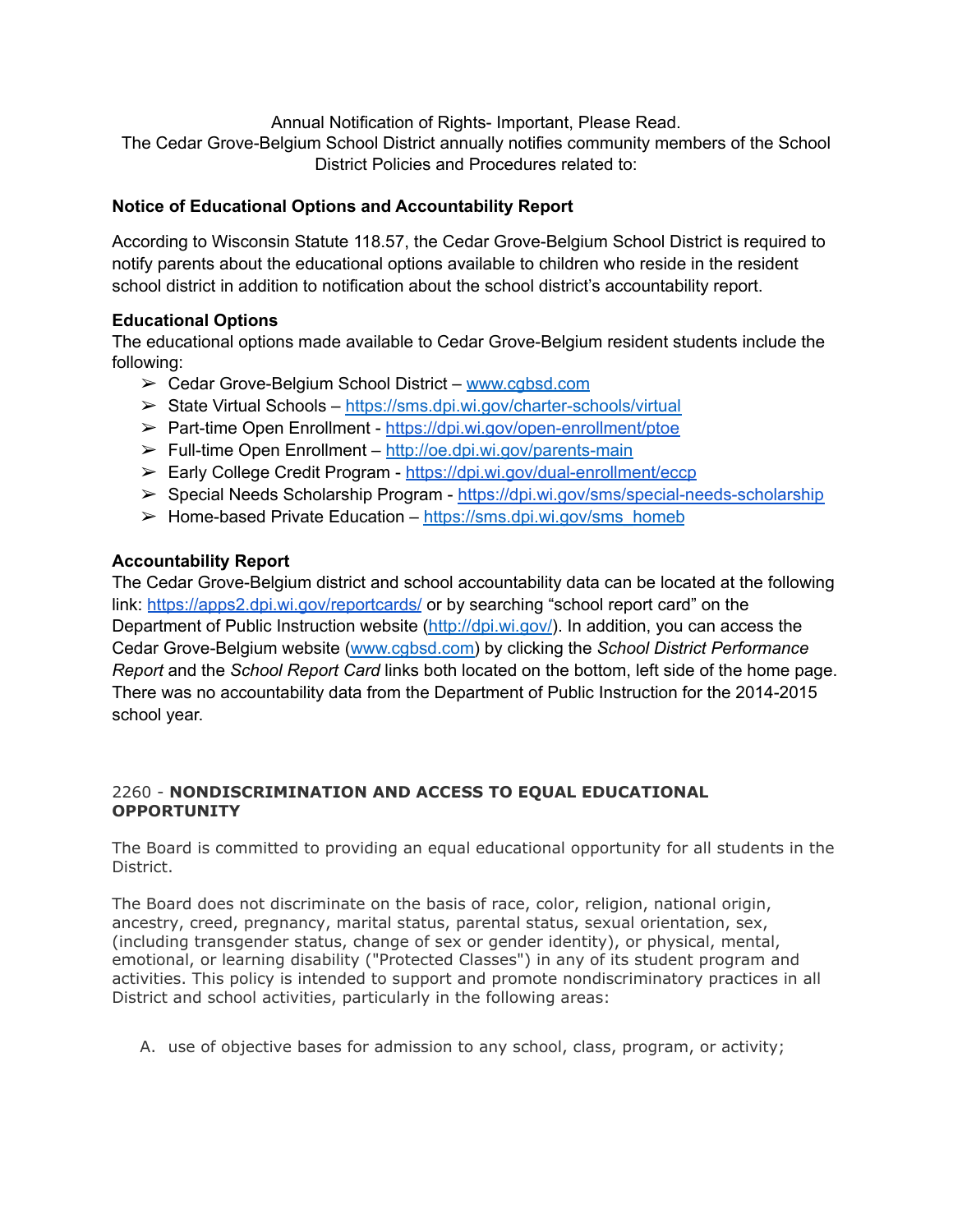- B. prohibition of harassment towards students and procedures for the investigation of claims (see Policy 5517);
- C. use of disciplinary authority, including suspension and expulsion authority;
- D. administration of gifts, bequests, scholarships and other aids, benefits, or services to students from private agencies, organizations, or persons;
- E. selection of instructional and library media materials in a nondiscriminatory manner and that reflect the cultural diversity and pluralistic nature of American society;
- F. design and implementation of student evaluation practices, materials, and tools, but not at the exclusion of implementing techniques to meet students' individual needs;
- G. design and configuration of facilities;
- H. opportunity for participation in extra-curricular and co-curricular activities, provided that separate programs for male and female students may be available provided comparable activities are made available to all in terms of type, scope, and District support; and
- I. the school lunch program and other school-sponsored food service programs.

The Board is also committed to equal employment opportunity in its employment policies and practices as they relate to students. The Board's policies pertaining to employment practices can be found in Policy 1422, Policy 3122, and Policy 4122 – Nondiscrimination and Equal Employment Opportunity.

In furtherance of the aforesaid goal, the District Administrator shall:

A. Curriculum Content

review current and proposed courses of study and textbooks to detect any bias based upon the Protected Classes ascertaining whether or not supplemental materials, singly or taken as a whole, fairly depict the contribution of both sexes various races, ethnic groups, etc. toward the development of human society;

provide that necessary programs are available for students with limited use of the English language;

B. Staff Training

develop an ongoing program of staff training and in-service training for school personnel designed to identify and solve problems of bias based upon the protected classes in all aspects of the program;

- C. Student Access
	- 1. review current and proposed programs, activities, facilities, and practices to ensure that all students have equal access thereto and are not segregated on the basis of the Protected Classes in any duty, work, play, classroom, or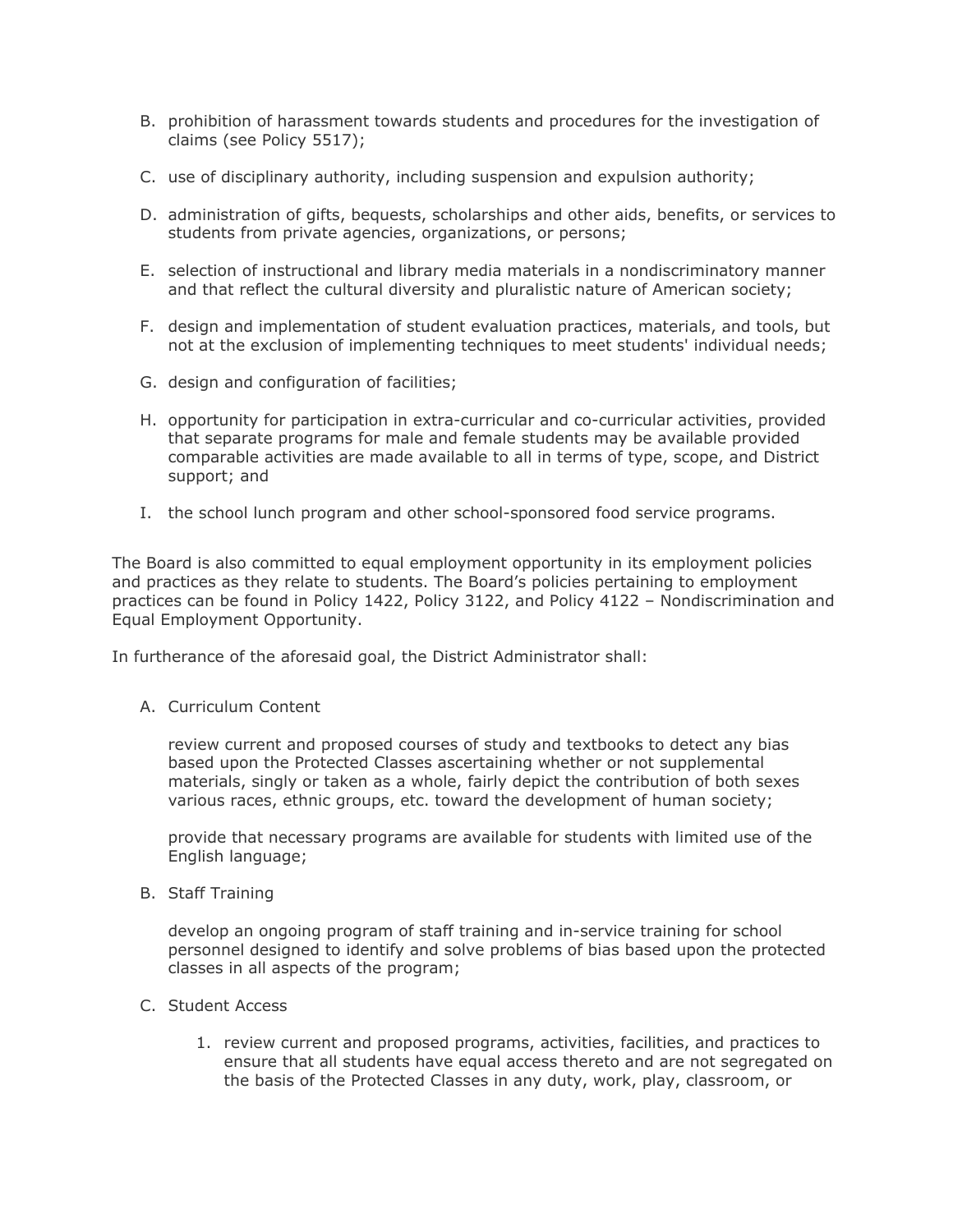school practice, except as may be permitted under State regulations;

- 2. verify that facilities are made available in a non-discriminatory fashion, in accordance with Board Policy 7510 - Use of District Facilities, for non-curricular student activities that are initiated by parents or other members of the community, including but not limited to any group officially affiliated with the Boy Scouts of America or any other youth group listed in Title 36 of the United States Code as a patriotic society;
- D. District Support

require that like aspects of the District program receive like support as to staff size and compensation, purchase and maintenance of facilities and equipment, access to such facilities and equipment, and related matters;

E. Student Evaluation

verify that tests, procedures, or guidance and counseling materials, which are designed to evaluate student progress, rate aptitudes, analyze personality, or in any manner establish or tend to establish a category by which a student may be judged, are not differentiated or stereotyped on the basis of the Protected Classes.

The District Administrator shall appoint and publicize the name of the compliance officer(s) who is/are responsible for coordinating the District's efforts to comply with the applicable Federal and State laws and regulations, including the District's duty to address in a prompt and equitable manner any inquiries or complaints regarding discrimination or equal access. The Compliance Officer(s) also verify that proper notice of nondiscrimination for Title II of the Americans with Disabilities Act (as amended), Title VI and VII of the Civil Rights Act of 1964, Title IX of the Education Amendment Act of 1972, Section 504 of the Rehabilitation Act of 1973 (as amended), is provided to students, their parents, staff members, and the general public.

The District Administrator shall attempt annually to identify children with disabilities, ages three (3) - twenty-one (21), who reside in the District but do not receive a public education. In addition, s/he shall establish procedures to identify students who are Limited English Proficient, including immigrant children and youth, to assess their ability to participate in District programs, and develop and administer a program that meets the English language and academic needs of these students. This program shall include procedures for student placement, services, evaluation, and exit guidelines and shall be designed to provide students with effective instruction that leads to academic achievement and timely acquisition of proficiency in English. As a part of this program, the District will evaluate the progress of students in achieving English language proficiency in the areas of listening, speaking, reading and writing, on an annual basis.

## **Reporting Procedures**

Students, parents and all other members of the School District community are encouraged to promptly report suspected violations of this policy to a teacher or administrator. Any teacher or administrator who receives such a complaint shall file it with the District's Compliance Officer at his/her first opportunity.

Students who believe they have been denied equal access to District educational opportunities, in a manner inconsistent with this policy may initiate a complaint and the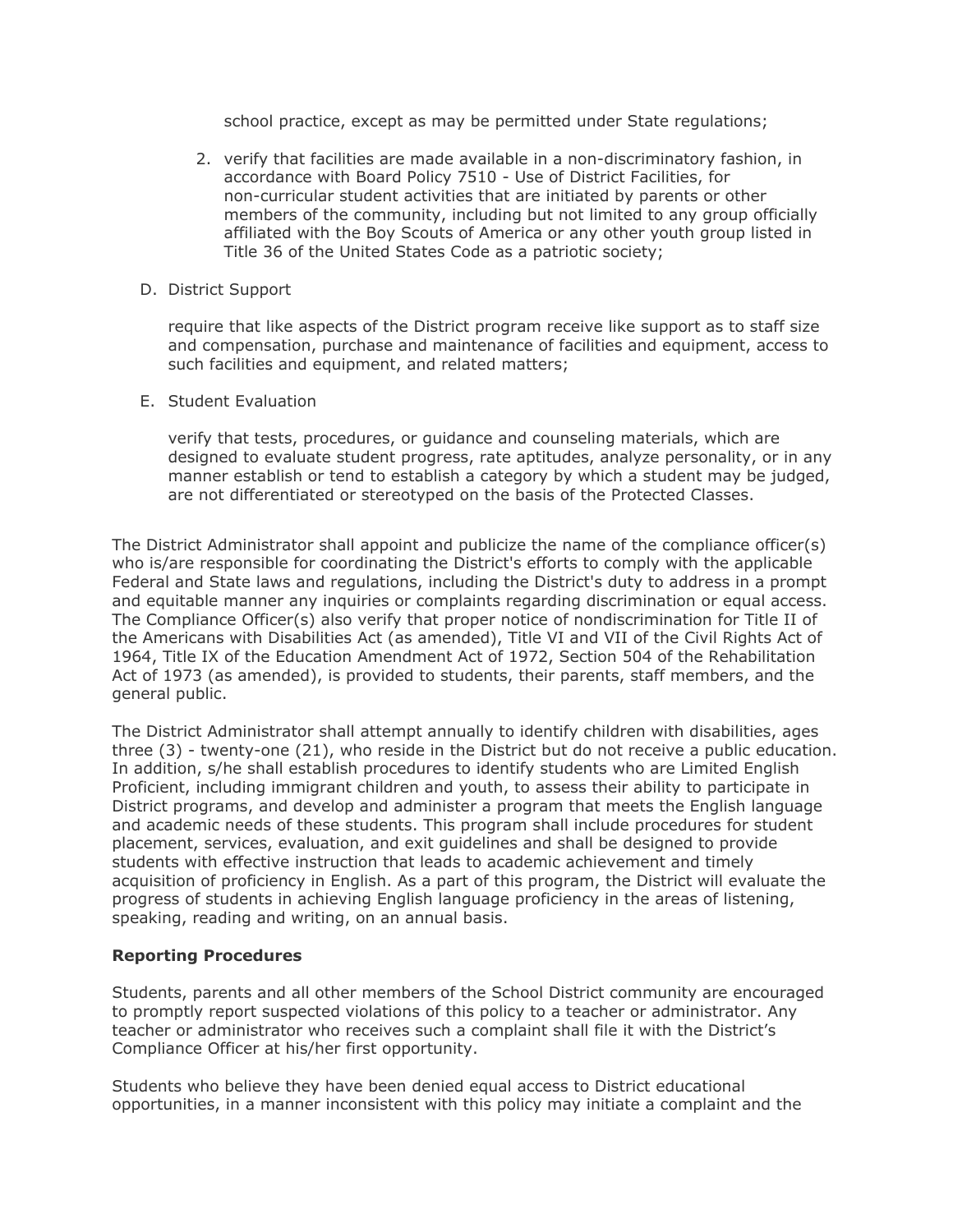investigation process that is set forth below. Initiating a complaint will not adversely affect the complaining individual's participation in educational or extra-curricular programs unless the complaining individual makes the complaint maliciously or with the knowledge that it is false.

## **Title IX Complaint Coordinators/District Compliance Officers (hereinafter referred to as the "COs")**

The Board designates the following individuals to serve as the District's "CO's"

Tamra O'Keefe Director of Student Services 920-668-8686 Ext. 303 321 N. 2nd Street Cedar Grove, WI 53013 tokeefe@cgbrockets.com

Jeff Kondrakiewicz Elementary School Principal 920-668-8686 Ext. 301 321 N. 2nd Street Cedar Grove, WI 53013 jkondrakiewicz@cgbrockets.com

The names, titles, and contact information of these individuals will be published annually in the student handbooks and on the School District's website.

A CO will be available during regular school/work hours to discuss concerns related to student discrimination in educational opportunities under this policy.

## **Investigation and Complaint Procedure**

The CO shall investigate any complaints brought under this policy. Throughout the course of the process as described herein, the CO should keep the parties informed of the status of the investigation and the decision-making process.

All complaints must include the following information to the extent it is available: a description of the alleged violation, the identity of the individual(s) believed to have engaged in, or to be actively engaging in, conduct in violation of this policy, if any; a detailed description of the facts upon which the complaint is based; and a list of potential witnesses.

If the Complainant is unwilling or unable to provide a written statement including the information set forth above, the CO shall ask for such details in an oral interview. Thereafter the CO will prepare a written summary of the oral interview, and the Complainant will be asked to verify the accuracy of the report by signing the document.

Upon receiving a complaint, the CO will consider whether any action should be taken during the investigatory phase to protect the Complainant from further loss of educational opportunity, including but not limited to a change of class schedule for the Complainant, tentative enrollment in a program, or other appropriate action. In making such a determination, the CO should consult the Principal prior to any action being taken. The Complainant should be notified of any proposed action prior to such action being taken.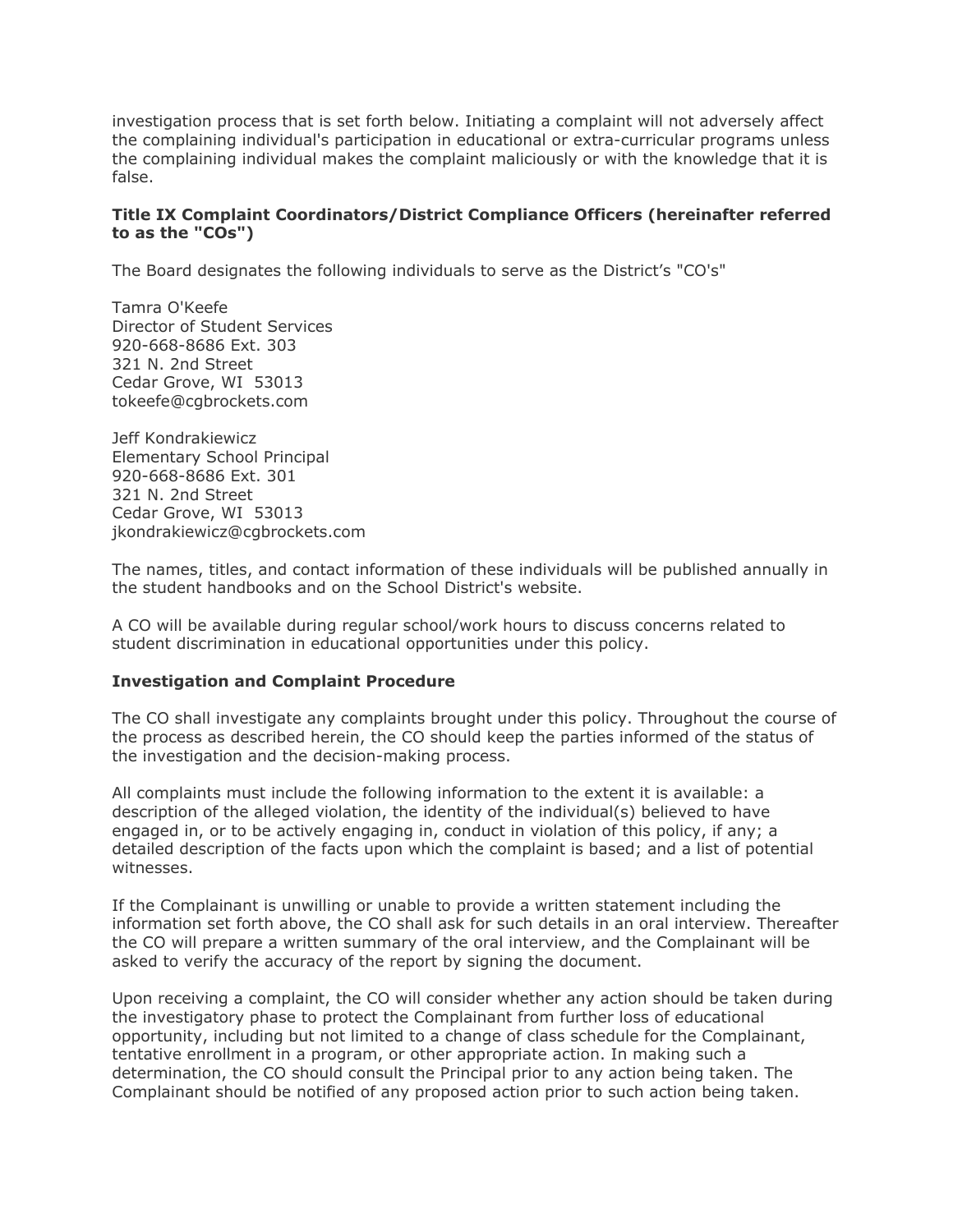As soon as appropriate in the investigation process, the CO will inform any individual named by the Complainant in connection with an alleged violation of this policy, that a complaint has been received. The person(s) must also be provided an opportunity to respond to the complaint.

All investigations shall be commenced as soon as practicable upon receipt of a complaint and concluded as expeditiously as feasible, in consideration of the circumstances, while taking measures to complete a thorough investigation. The complaining party shall be notified in writing of receipt of the complaint within forty-five (45) days of the complaint and shall reach a determination concerning the complaint within ninety (90) days of receipt, unless additional time is agreed to by the complaining party.

The investigation will include:

- A. interviews with the Complainant;
- B. interviews with any persons named in the complaint;
- C. interviews with any other witnesses who may reasonably be expected to have any information relevant to the allegations, as determined by the CO;
- D. consideration of any documentation or other evidence presented by the complainant, respondent, or any other witness which is reasonably believed to be relevant to the allegations, as determined by the CO.

At the conclusion of the investigation, the CO shall prepare and deliver a written report to the District Administrator which summarizes the evidence gathered during the investigation and provides recommendations based on the evidence and the definitions in this Policy, as well as in State and Federal law as to whether the Complainant has been denied access to educational opportunities on the basis of one of the protected classifications, based on a preponderance of evidence standard. The CO's recommendations must be based upon the totality of the circumstances, including the ages and maturity levels of those involved.

The CO may consult with the Board's attorney during the course of the investigatory process and/or before finalizing the report to the District Administrator.

In cases where no District CO is able to investigate a complaint due to concerns regarding conflicts, bias or partiality, or for other reasons that impair the CO's ability to conduct an investigation, the CO may in consultation with the District Administrator or Board President, engage outside legal counsel to conduct the investigation consistent with this policy.

Absent extenuating circumstances, within ten (10) business days of receiving the report of the CO, the District Administrator must either issue a final decision regarding the complaint or request further investigation. A copy of the District Administrator's final decision will be delivered to the Complainant. The District Administrator may redact information from the decision in the event the release of information raises concerns regarding the integrity of the complaint or investigation process. The Board authorizes the District Administrator to consult with legal counsel to determine the extent to which information in an investigation report must be provided to either the Complainant or Respondent.

If the District Administrator requests additional investigation, the District Administrator must specify the additional information that is to be gathered, and such additional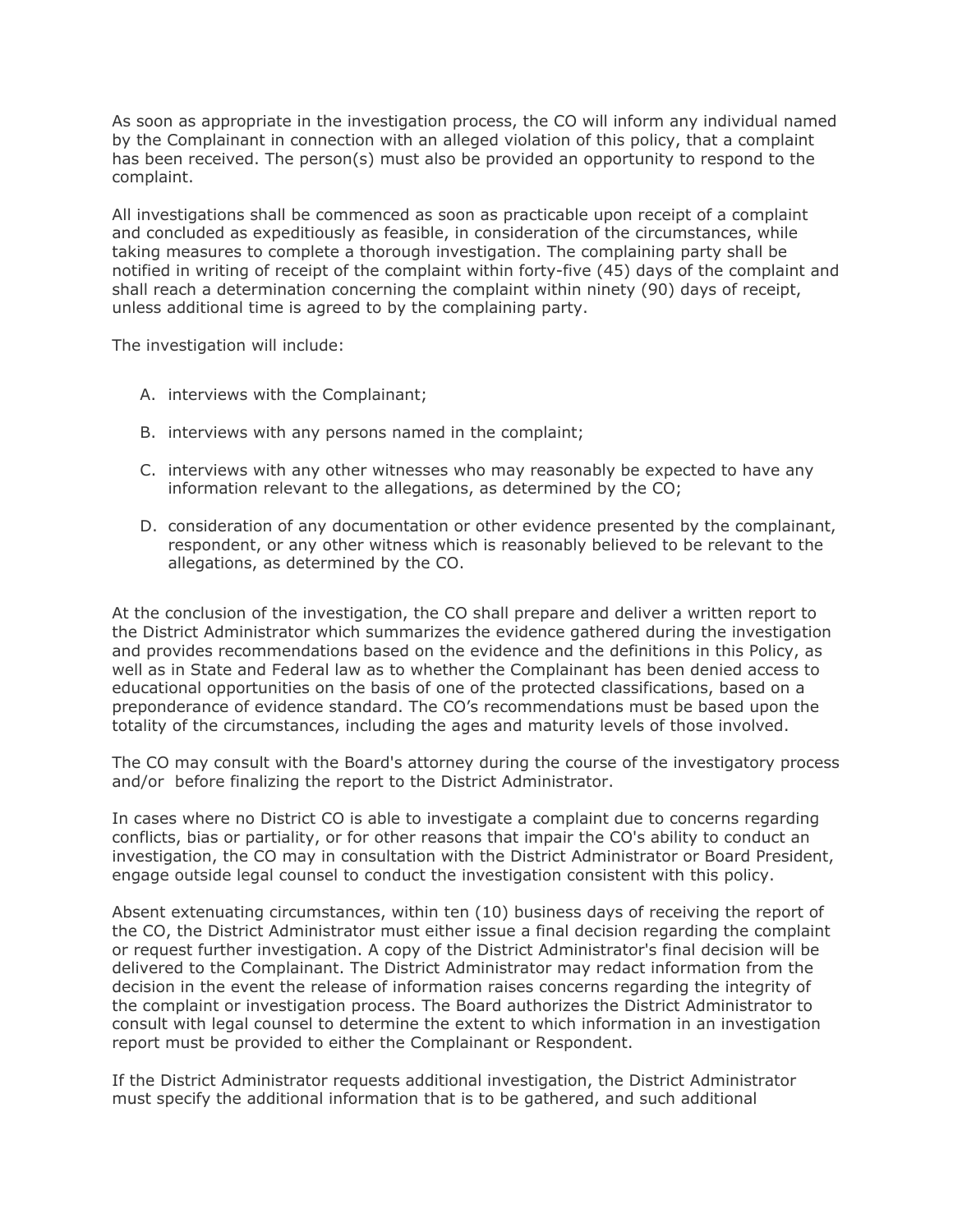investigation must be completed within ten (10) business days. At the conclusion of the additional investigation, the District Administrator must issue a final written decision as described above. The decision of the District Administrator will be reviewed by the Board upon request.

If the Complainant feels that the decision does not adequately address the complaint s/he may appeal the decision to the State Superintendent of Public Instruction by submitting a written request to the Wisconsin Department of Public Instruction, Pupil Nondiscrimination Program, or by contacting the DPI Pupil Nondiscrimination Program at (608) 267-9157. Any person, including the Respondent in a complaint, who is subject to disciplinary action up to and including termination as a result of a complaint may choose to file a Grievance utilizing the District's grievance procedure as outlined in Policy 3430 or Policy 4430.

The Board reserves the right to investigate and resolve a complaint or report regardless of whether the member of the School District community or third party chooses to pursue the complaint. The Board also reserves the right to have the complaint investigated conducted by an external person in accordance with this policy or in such other manner as deemed appropriate by the Board.

## **Additional School District Action**

If the evidence suggests that any conduct at issue violates any other policies of the Board, is a crime, or requires mandatory reporting under the Children's Code (Sec. 48.981, Wis. Stat.), (Policy 8462), or threats of violence (Policy 8462.01), the CO or District Administrator shall take such additional actions as necessary and appropriate under the circumstances, which may include a report to the appropriate social service and/or law enforcement agency charged with responsibility for handling such investigations.

## **Confidentiality**

The District will make reasonable efforts to protect the privacy of any individuals involved in the investigation process. Confidentiality cannot be guaranteed, however. All Complainants proceeding through the investigation process should be advised that as a result of the investigation, allegations against individuals may become known to those individuals, including the Complainant's identity.

During the course of an investigation, the CO will instruct all members of the School District community and third parties who are interviewed about the importance of maintaining confidentiality. Any individual who is interviewed as part of an investigation is expected not to disclose any information that s/he learns or that s/he provides during the course of the investigation.

## **Retention of Public Records, Student Records, and Investigatory Records and Materials**

All individuals charged with conducting investigations under this policy shall retain all information, documents, electronically stored information ("ESI"), and electronic media (as defined in Policy 8315) created and received as part of an investigation, including but not limited to:

A. all written reports/allegations/complaints/statements;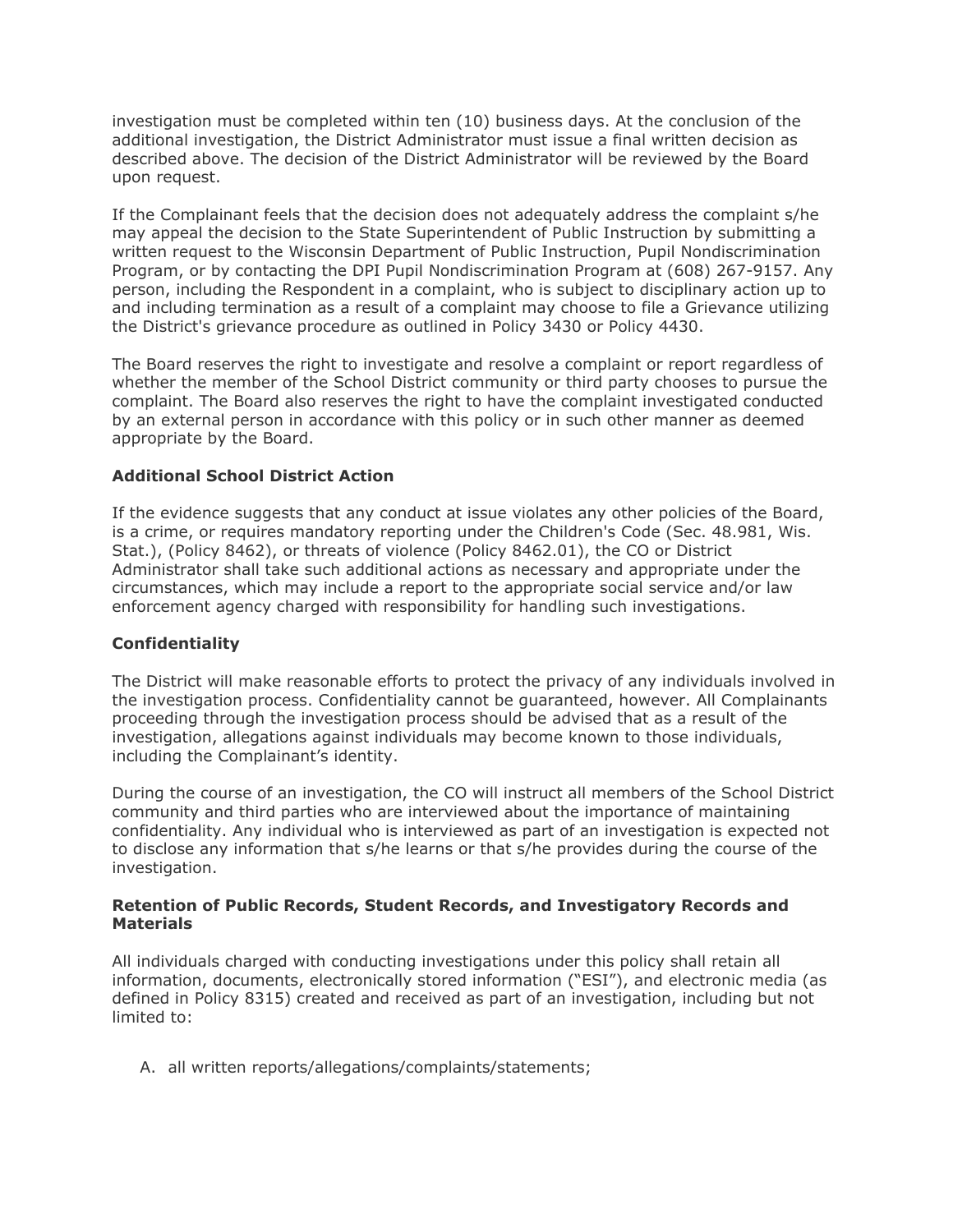- B. narratives of all verbal reports, allegations, complaints, and statements collected;
- C. a narrative of all actions taken by District personnel;
- D. any written documentation of actions taken by District personnel;
- E. narratives of, notes from, or audio, video, or digital recordings of witness statements;
- F. all documentary evidence;
- G. e-mails, texts, or social media posts related to the investigation;
- H. contemporaneous notes in whatever form made (e.g., handwritten, keyed into a computer or tablet, etc.) pertaining to the investigation;
- I. written disciplinary sanctions issued to students or employees and a narrative of verbal disciplinary sanctions issued to students or employees for violations of the policies and procedures prohibiting discrimination or harassment;
- J. dated written determinations to the parties;
- K. dated written descriptions of verbal notifications to the parties;
- L. written documentation of any interim measures offered and/or provided to complainants, including no contact orders issued to both parties, the dates issued, and the dates the parties acknowledged receipt; and
- M. documentation of all actions, both individual and systemic, taken to stop the discrimination or harassment, prevent its recurrence, eliminate any hostile environment, and remedy its discriminatory effects.

The information, documents, ESI, and electronic media (as defined in Policy 8315) retained may include public records and records exempt from disclosure under Federal and/or State law (e.g., student records).

The information, documents, ESI, and electronic media (as defined in Policy 8315) created or received as part of an investigation shall be retained in accordance with Policy 8310, Policy 8315, Policy 8320, Policy 8330 for not less than three (3) years, but longer if required by the District's records retention schedule.

Revised 8/12/15 Revised 1/8/20

**© Neola 2020**

#### 8330 - **STUDENT RECORDS**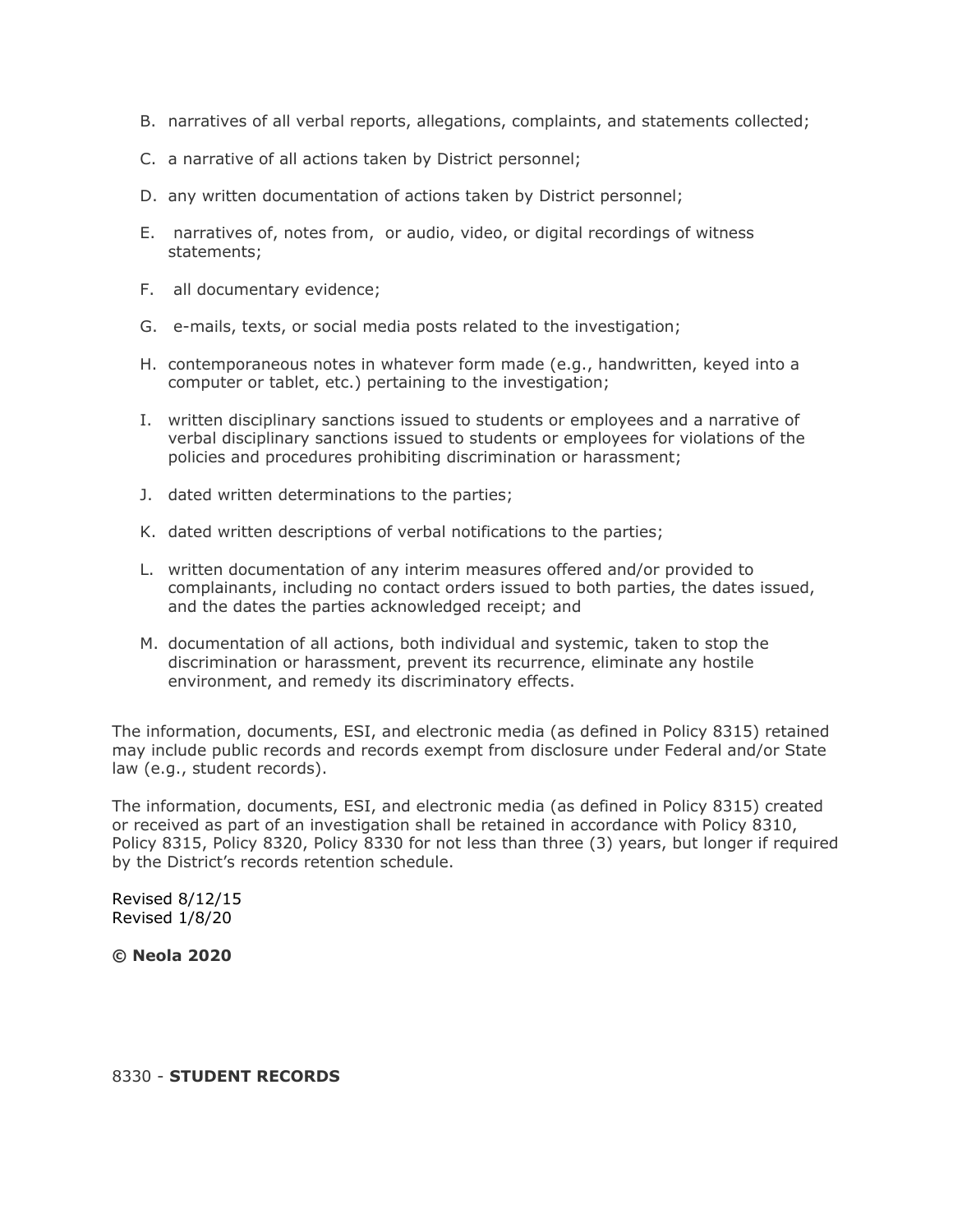In order to provide appropriate educational services and programming, the Board must collect, retain, and use information about individual students. Simultaneously, the Board recognizes the need to safeguard students' privacy and restrict access to students' personally identifiable information.

Student "personally identifiable information" includes, but is not limited to: the student's name; the name of the student's parent or other family members; the address of the student or student's family; a personal identifier, such as the student's social security number, student number, or biometric record; other indirect identifiers, such as the student's date of birth, place of birth, and mother's maiden name; other information that, alone or in combination, is linked or linkable to a specific student that would allow a reasonable person in the school community, who does not have personal knowledge of the relevant circumstances, to identify the student with reasonable certainty; or information requested by a person who the District reasonably believes knows the identity of the student to whom the education record relates.

The Board is responsible for the records of all students who attend or have attended schools in this District. Only records mandated by the State or Federal government and/or necessary and relevant to the function of the School District or specifically permitted by this Board will be compiled by Board employees.

In all cases, permitted, narrative information in student records shall be objectively-based on the personal observation or knowledge of the originator.

Student records shall be available only to students and their parents, eligible students, designated school officials who have a legitimate educational interest in the information, or to other individuals or organizations as permitted by law.

## **Address Confidentiality Program**

Students who are verified participants in the Safe at Home/Address Confidentiality Program administered by the Wisconsin Department of Justice shall be permitted to use their substitute assigned address for all District purposes. The Board shall refrain from including the student's actual/confidential residential address in any student records or files (including electronic records and files) or disclosing the student's actual/confidential residential address when releasing studerecor srds. The Board shall only list the address designated by the Wisconsin Department of Justice to serve as the student's address in any student records or files, including electronic records and files. Further, the Board shall use the student's substitute assigned address for any and all communications and correspondence between the Board and the parent(s) of the student (or adult student). The student's actual/confidential residential address shall be maintained in a separate confidential file that is not accessible to the public or any employees without a legitimate purpose. The intentional disclosure of a student's actual/confidential residential address is prohibited.

The Board may enter into a memorandum of understanding with a county department under State statutes(s. 46.215, 46.22 or 46.23) or a tribal organization, as defined under Federal law, that permits disclosure of information contained in student records as provided under State law in cases in which the student's parent, if the student is a minor, or the student, if the student is an adult, does not grant permission for such disclosure.

The term "parents" includes legal guardians or other persons standing in loco parentis (such as a grandparent or stepparent with whom the child lives, or a person who is legally responsible for the welfare of the child). The term "eligible student" or "adult student" refers to a student who is eighteen (18) years of age or older.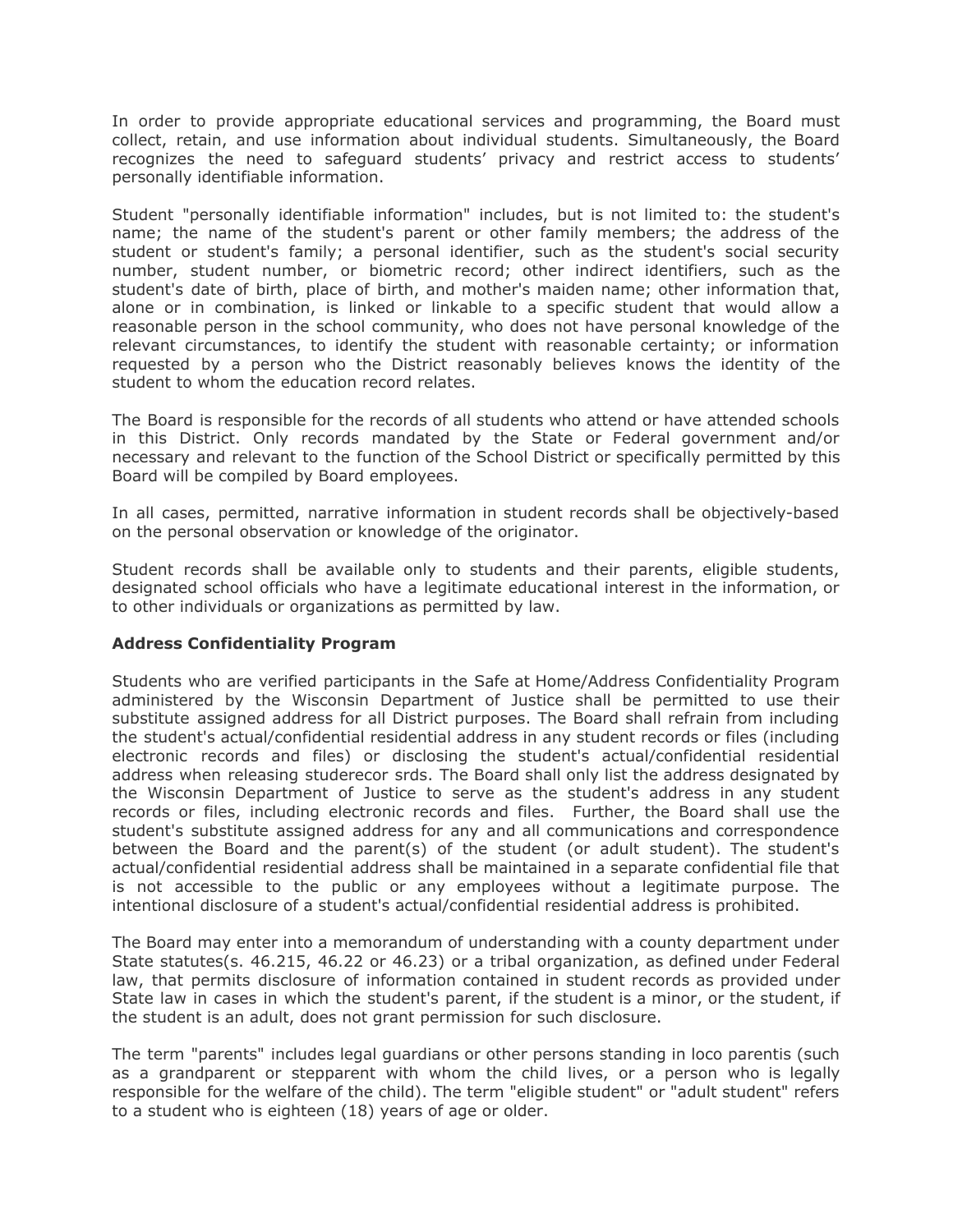Both parents shall have equal access to student records unless stipulated otherwise by court order or law. In the case of adult students, parents may be allowed access to the records without the student's consent, provided the student is considered a dependent under section 152 of the Internal Revenue Code, and provided that the student has not made a written request to the District that his/her parents not be permitted access to personally identifiable information from his/her records.

A school official is a person employed by the Board as an administrator, supervisor, teacher/instructor (including substitutes), or support staff member (including health or medical staff and law enforcement unit personnel); a person serving on the Board; a person or company with whom the Board has contracted to perform a special task (such as an attorney, auditor, or medical consultant); a contractor, consultant, volunteer or other party to whom the Board has outsourced a service otherwise performed by Board employees (e.g. a therapist); or a parent or student serving on an official committee, such as a disciplinary or grievance committee, or assisting another school official in performing his/her tasks (including volunteers).

"Legitimate educational interest" is defined as a "direct or delegated responsibility for helping the student achieve one (1) or more of the educational goals of the District" or if the record is necessary in order for the school official to perform an administrative, supervisory, or instructional task or to perform a service or benefit for the student or the student's family. The Board directs that reasonable and appropriate methods (including but not limited to physical and/or technological access controls) are utilized to control access to student records and to make certain that school officials obtain access to only those education records in which they have legitimate educational interest.

The Board authorizes the administration to:

- A. forward student records, including disciplinary records with respect to suspensions and expulsions, upon request to a private or public school or school district in which a student of this District is enrolled, seeks or intends to enroll, or is instructed to enroll, on a full-time or part-time basis, upon condition that:
	- 1. a reasonable attempt is made to notify the student's parent or eligible student of the transfer (unless the disclosure is initiated by the parent or eligible student; or the Board's annual notification - Form 8330 F9 - includes a notice that the Board will forward education records to other agencies or institutions that have requested the records and in which the student seeks or intends to enroll or is already enrolled so long as the disclosure is for purposes related to the student's enrollment or transfer);
	- 2. the parent or eligible student, upon request, receives a copy of the record;
	- 3. the parent or eligible student, upon request, has an opportunity for a hearing to challenge the content of the record; and
	- 4. no later than the next working day, the District shall transfer to another school, including a private or tribal school, or school district, all student records relating to a specific student if the transferring school district or private school has received written notice from the student if s/he is an adult or his/her parent or guardian if the student is a minor that the student intends to enroll in the other school or school district or written notice from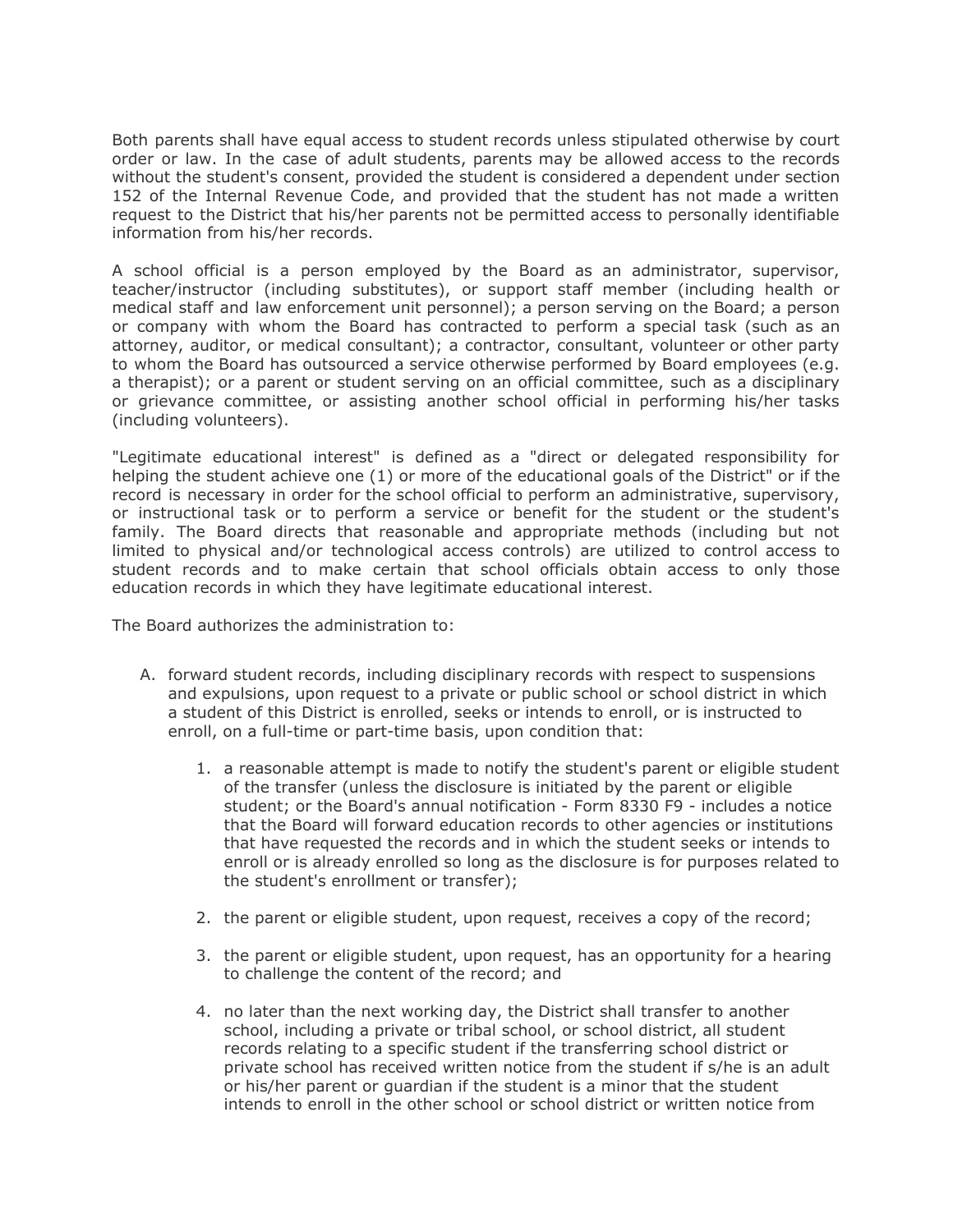the other school or school district that the student has enrolled or from a court that the student has been placed in a juvenile correctional facility, as defined in s. 938.02(10p), or a secured residential care center for children and youth, as defined in s.  $938.02(15q)$ ;

In this subsection, "school" and "school district" include any juvenile correctional facility, secured residential care center for children and youth, adult correctional institution, mental health institute, or center for the developmentally disabled that provides an educational program for its residents instead of, or in addition to, that which is provided by public, private, and tribal schools.

- B. forward student records, including disciplinary records with respect to suspensions and expulsions, upon request to a juvenile detention facility in which the student has been placed, or a juvenile court that has taken jurisdiction of the student;
- C. disclose student records that are pertinent to addressing a student's educational needs to a caseworker or other representative of the department of children and families, a county department under s. 46.215, 46.22, or 46.23, or a tribal organization, as defined in 25 USC 450b(L), that is legally responsible for the care and protection of the student, if the caseworker or other representative is authorized by that department, county department, or tribal organization to access the student's case plan;
- D. provide "personally-identifiable" information to appropriate parties, including parents of an eligible student, whose knowledge of the information is necessary to protect the health or safety of the student or other individuals, if there is an articulable and significant threat to the health or safety of a student or other individuals, considering the totality of the circumstances;
- E. report a crime committed by a child to appropriate authorities, and, with respect to reporting a crime committed by a student with a disability, to transmit copies of the student's special education and disciplinary records to the authorities for their consideration;
- F. release de-identified records and information in accordance with Federal regulations;
- G. disclose personally identifiable information from education records, without consent, to organizations conducting studies "for, or on behalf of" the District for purposes of developing, validating or administering predictive tests, administering student aid programs, or improving instruction;

Information disclosed under this exception must be protected so that students and parents cannot be personally identified by anyone other than representative of the organization conducting the study, and must be destroyed when no longer needed for the study. In order to release information under this provision, the District will enter into a written agreement with the recipient organization that specifies the purpose of the study.

This written agreement must include: (1) specification of the purpose, scope, duration of the study, and the information to be disclosed; (2) a statement requiring the organization to use the personally identifiable information only to meet the purpose of the study; (3) a statement requiring the organization to prohibit personal identification of parents and students by anyone other than a representative of the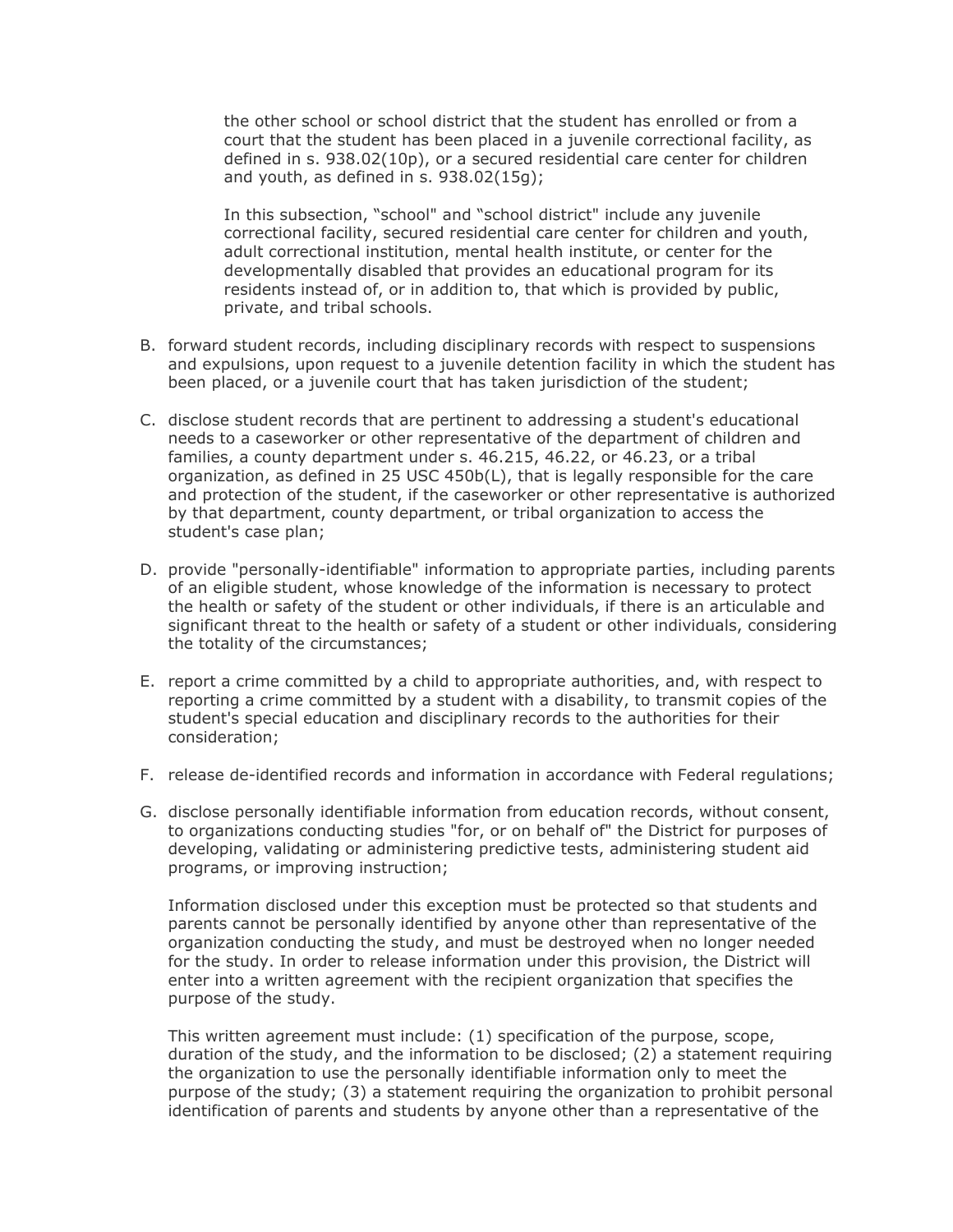organization with legitimate interests; and (4) a requirement that the organization destroy all personally identifiable information with it is no longer needed for the study, along with a specific time period in which the information must be destroyed.

While the disclosure of personally identifiable information without consent is allowed under this exception, it is recommended that whenever possible the administration either release de-identified information or remove the students' names and social security identification numbers to reduce the risk of unauthorized disclosure of personally identifiable information.

H. disclose personally identifiable information from education records without consent, to authorized representatives of the Federal government, as well as State and local educational authorities;

The disclosed records must be used to audit or evaluate a Federal or State supported education program, or to enforce or comply with Federal requirements related to those education programs. A written agreement between the parties is required under this exception.

The District will verify that the authorized representative complies with FERPA regulations.

This written authorization must include: (1) designation of the receiving entity as an authorized representative; (2) specification of the information to be disclosed; (3) specification that the purpose of the disclosure is to carry out an audit or evaluation of a government-supported educational program or to enforce or comply with the program's legal requirements; (4) a summary of the activity that includes a description of methodology and an explanation of why personally identifiable information is necessary to accomplish the activity; (5) a statement requiring the organization to destroy all personally identifiable information when it is no longer needed for the study, along with a specific time period in which the information must be destroyed; and (6) a statement of policies and procedures that will protect personally identifiable information from further disclosure or unauthorized use.

Under the audit exception, the District will use "reasonable methods" to verify that the authorized representative complies with FERPA regulations. Specifically, the District will verify, to the greatest extent practical, that the personally identifiable information is used only for the audit, evaluation or enforcement of a government-supported educational program. The District will also ascertain the legitimacy of the audit or evaluation and will only disclose the specific records that the authorized representative needs. Further, the District will require the authorized representative to use the records only for the specified purpose and not to disclose the information any further, such as for another audit or evaluation. Finally, the District will verify that the information is destroyed when no longer needed for the audit, evaluation or compliance activity.

I. request each person or party requesting access to a student's record to abide by Federal regulations and State laws concerning the disclosure of information.

The Board will comply with a legitimate request for access to a student's records within a reasonable period of time but not more than forty-five (45) days after receiving the request or within such shorter period as may be applicable to students with disabilities. Upon the request of the viewer, a record shall be reproduced, unless said record is copyrighted, or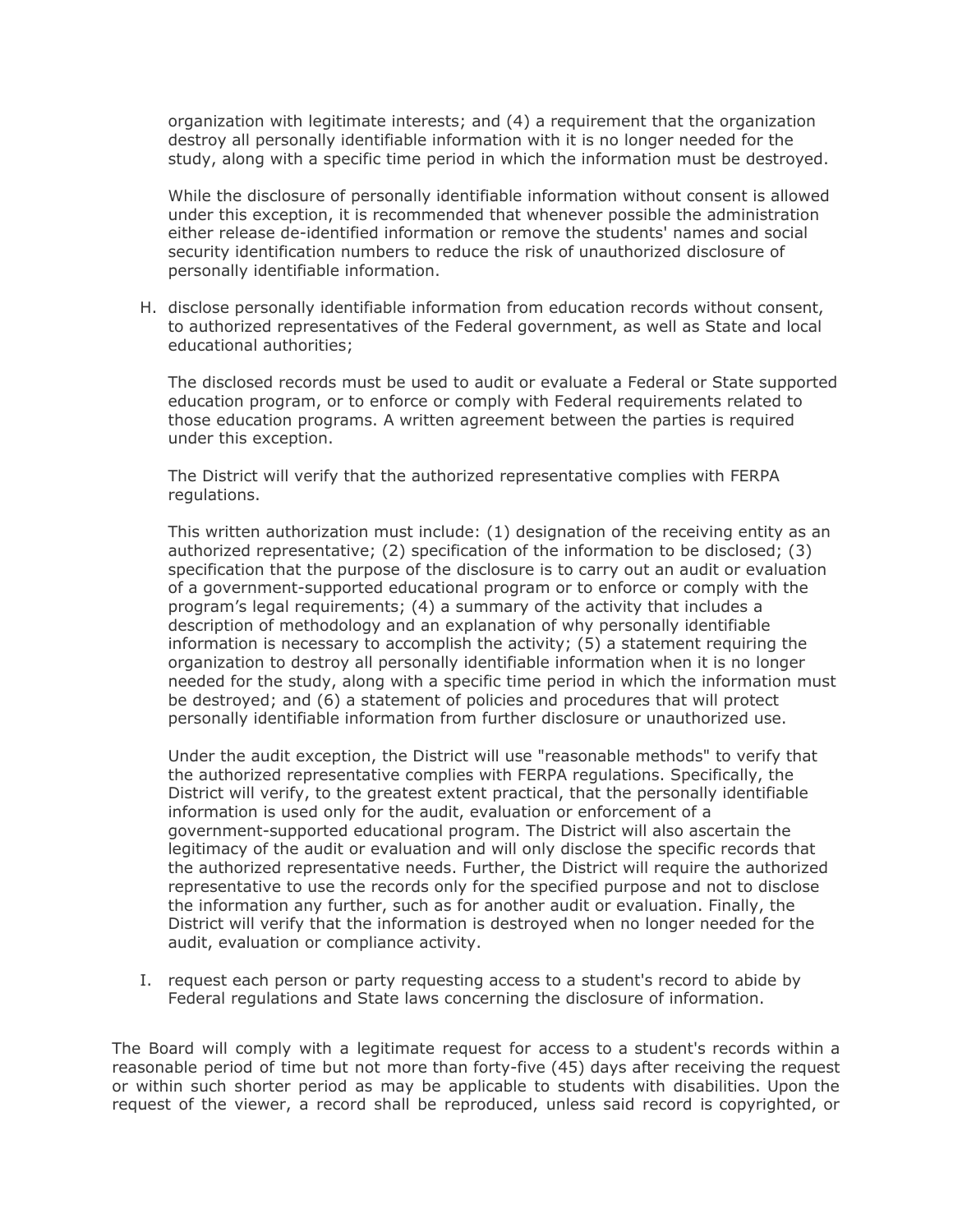otherwise restricted, and the viewer may be charged a fee equivalent to the cost of handling and reproduction. Based upon reasonable requests, viewers of education records will receive explanation and interpretation of the records.

The Board shall maintain a record of each request for access and each disclosure of personally identifiable information. Such disclosure records will indicate the student, person viewing the record, their legitimate interest in the information, information disclosed, date of disclosure, and date parental/eligible student consent was obtained (if required).

Only "directory information" regarding a student shall be released to any person or party, other than the student or his/her parent, without the written consent of the parent, or, if the student is an eligible student, without the written consent of the student, except as provided by applicable law.

## **DIRECTORY INFORMATION**

Each year the District Administrator shall provide public notice to students and their parents of the District's intent to make available, upon request, certain information known as "directory information." The Board designates as student "directory information":

- A. a student's name;
- B. photograph
- C. participation in officially-recognized activities and sports;
- D. height and/or weight, if a member of an athletic team;
- E. date of graduation;
- F. degrees and awards received.

Parents and eligible students may refuse to allow the Board to disclose any or all of such "directory information" upon written notification to the Board within fourteen (14) days after receipt of the District Administrator's annual public notice or enrollment of the student into the District if such enrollment occurs after the annual public notice.

In accordance with Federal and State law, the Board shall release the names, addresses, and telephone listings of secondary students to a recruiting officer for any branch of the United States Armed Forces or an institution of higher education who requests such information. A secondary school student or parent of the student may request in writing that the student's name, address, and telephone listing not be released without prior consent of the parent(s)/eligible student. The recruiting officer is to sign a form indicating that "any information received by the recruiting officer shall be used solely for the purpose of informing students about military service and shall not be released to any person other than individuals within the recruiting services of the Armed Forces." The District Administrator is authorized to charge mailing fees for providing this information to a recruiting officer.

Whenever consent of the parent(s)/eligible student is required for the inspection and/or release of a student's health or education records or for the release of "directory information," either parent may provide such consent unless agreed to otherwise in writing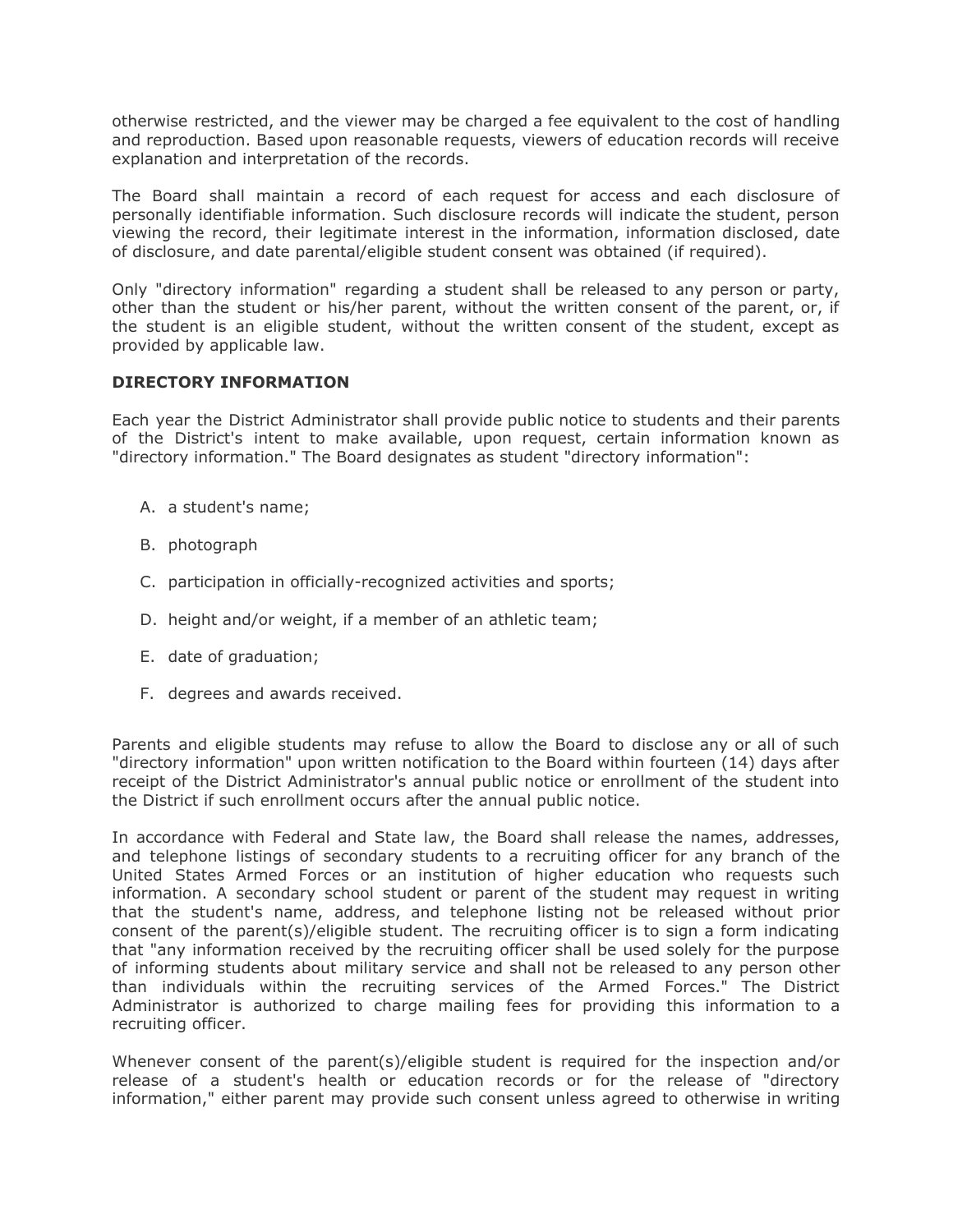by both parents or specifically stated by court order. If the student is under the guardianship of an institution, the District Administrator shall appoint a person who has no conflicting interest to provide such written consent.

The Board may disclose "directory information," on former students without student or parental consent, unless the parent or eligible student previously submitted a request that such information not be disclosed without their prior written consent.

The Board shall not collect or use personal information obtained from students or their parents for the purpose of marketing or for selling that information.

## **INSPECTION OF INFORMATION COLLECTION INSTRUMENT**

The parent of a student or an eligible student has the right to inspect upon request any instrument used in the collection of personal information before the instrument is administered or distributed to a student. Personal information for this section is defined as individually identifiable information including a student or parent's first and last name, a home or other physical address (including street name and the name of the city or town), a telephone number, or a Social Security identification number. In order to review the instrument, the parent or eligible student must submit a written request to the building principal at least fourteen (14) business days before the scheduled date of the activity. The instrument will be provided to the parent or eligible student within fourteen (14) business days of the principal receiving the request.

The District Administrator shall directly notify the parent(s) of a student and eligible students, at least annually at the beginning of the school year, of the specific or approximate dates during the school year when such activities are scheduled or expected to be scheduled.

This section does not apply to the collection, disclosure, or use of personal information collected from students for the exclusive purpose of developing, evaluating, or providing educational products or services for, or to, students or educational institutions, such as the following:

- A. college or other postsecondary education recruitment, or military recruitment;
- B. file a complaint with the United States Department of Education;
- C. obtain a copy of the Board's policy and administrative guidelines on student records.

The District Administrator shall also develop guidelines for:

- A. the proper storage and retention of records including a list of the type and location of records;
- B. informing Board employees of the Federal and State laws concerning student records.

The Board authorizes the use of the microfilm process or electromagnetic processes of reproduction for the recording, filing, maintaining, and preserving of records.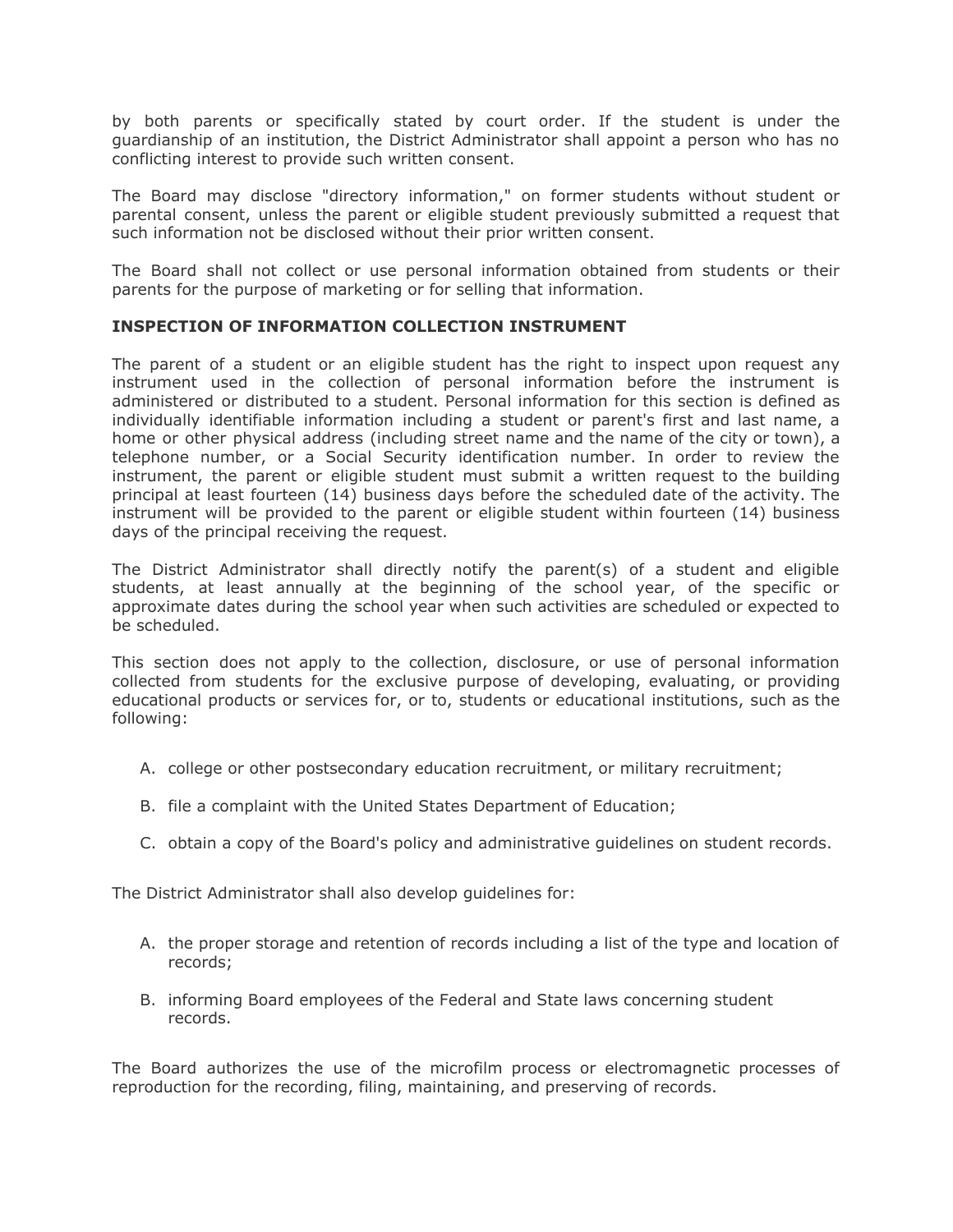No liability shall attach to any member, officer, or employee of this Board as a consequence of permitting access or furnishing student records in accordance with this policy and regulations.

Any entity receiving personally identifiable information pursuant to a study, audit, evaluation or enforcement/compliance activity must comply with all FERPA regulations. Further, such an entity must enter into a written contract with the Board delineating its responsibilities in safeguarding the disclosed information. Specifically, the entity must demonstrate the existence of a sound data security plan or data stewardship program, and must also provide assurances that the personally identifiable information will not be redisclosed without prior authorization from the Board. Further, the entity conducting the study, audit, evaluation or enforcement/compliance activity is required to destroy the disclosed information once it is no longer needed or when the timeframe for the activity has ended, as specified in its written agreement with the Board.

Revised 8/12/15 Revised 4/13/16 Revised 10/12/16 Revised 4/12/17 Revised 10/11/17 Revised 1/8/20 Revised 11/13/19

## **© Neola 2020**

# 2416 - **STUDENT PRIVACY AND PARENTAL ACCESS TO INFORMATION**

The Board respects the privacy rights of parents and their children. No student shall be required, as a part of the school program or the District's curriculum, without prior written consent of the student (if an adult, or an emancipated minor) or, if an unemancipated minor, his/her parents, to submit to or participate in any survey, analysis, or evaluation that reveals information concerning:

- A. political affiliations or beliefs of the student or his/her parents;
- B. mental or psychological problems of the student or his/her family;
- C. sex behavior or attitudes;
- D. illegal, anti-social, self-incriminating or demeaning behavior;
- E. critical appraisals of other individuals with whom respondents have close family relationships;
- F. legally recognized privileged and analogous relationships, such as those of lawyers, physicians, and ministers;
- G. religious practices, affiliations, or beliefs of the student or his/her parents; or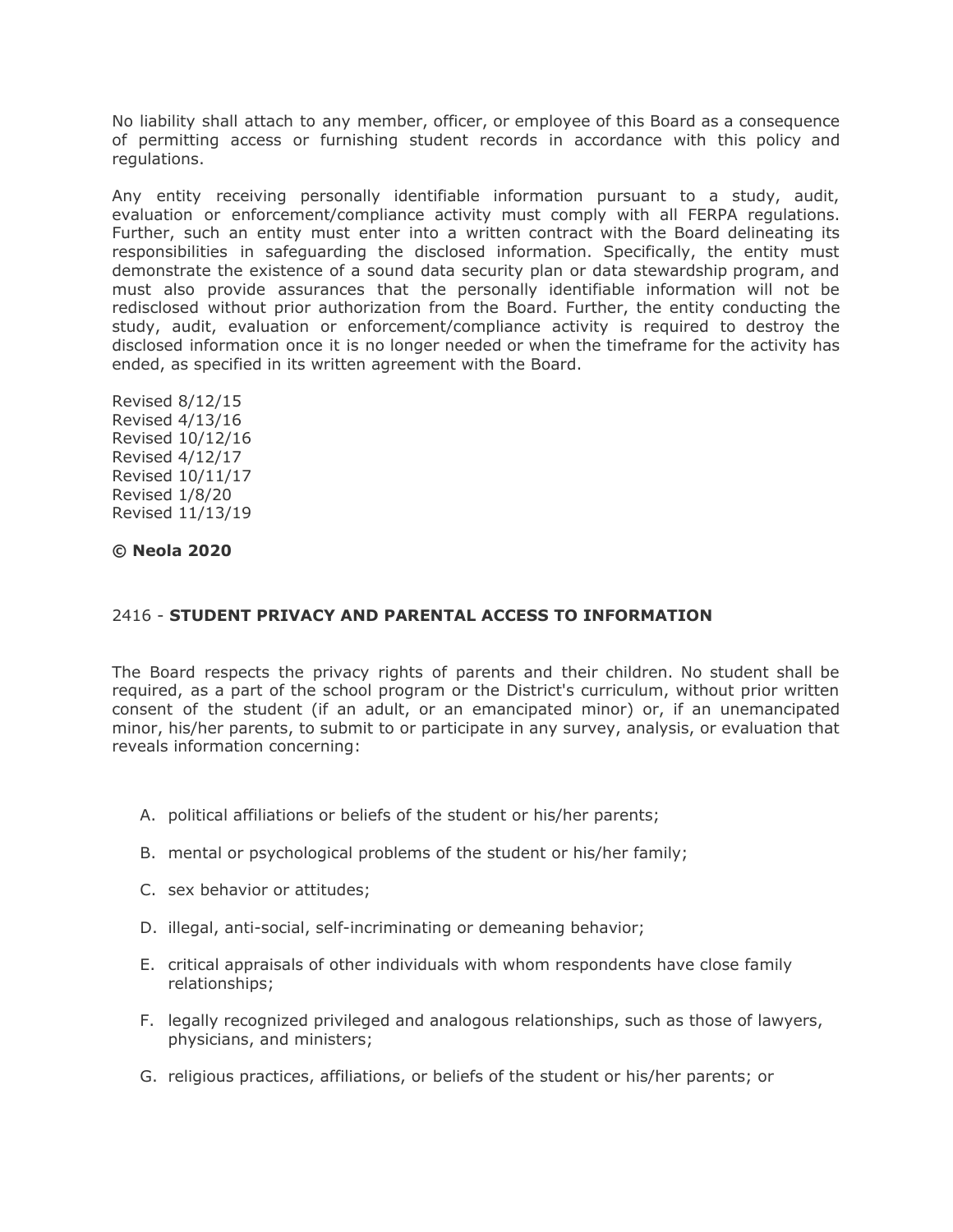H. income (other than that required by law to determine eligibility for participation in a program or for receiving financial assistance under such a program).

The District Administrator shall establish procedures to provide parents with the opportunity to inspect any materials created by a third party used in conjunction with any such survey, analysis, or evaluation before the survey/evaluation is administered or distributed by the school to the student. The parent will have access to the survey/evaluation within a reasonable period of time after the request is received by the building principal.

Consistent with parental rights, the Board directs building and program administrators to:

notify parents in writing of any surveys, analyses, or evaluations, which may reveal any of the information, as identified in A-H above, in a timely manner, and which allows interested parties to request an opportunity to inspect the survey, analysis, or evaluation; and the administrator to arrange for inspection prior to initiating the activity with students;

- A. allow the parents the option of excluding their student from the activity;
- B. report collected data in a summarized fashion which does not permit one to make a connection between the data and individual students or small groups of students;
- C. treat information as identified in A-H above as any other confidential information in accordance with Policy 8350.

The Board shall not collect or use personal information obtained from students or their parents for the purpose of marketing or for selling that information.

The District Administrator shall establish procedures to provide parents with the opportunity to inspect any materials created by a third party used in conjunction with any such survey, analysis, or evaluation before the survey/evaluation is administered or distributed by the school to the student. The parent will have access to the survey/evaluation within a reasonable period of time after the request is received by the building principal.

Consistent with parental rights, the Board directs building and program administrators to:

- A. notify parents in writing of any surveys, analyses, or evaluations, which may reveal any of the information, as identified in A-H above, in a timely manner, and which allows interested parties to request an opportunity to inspect the survey, analysis, or evaluation; and the administrator to arrange for inspection prior to initiating the activity with students;
- B. allow the parents the option of excluding their student from the activity;
- C. report collected data in a summarized fashion which does not permit one to make a connection between the data and individual students or small groups of students;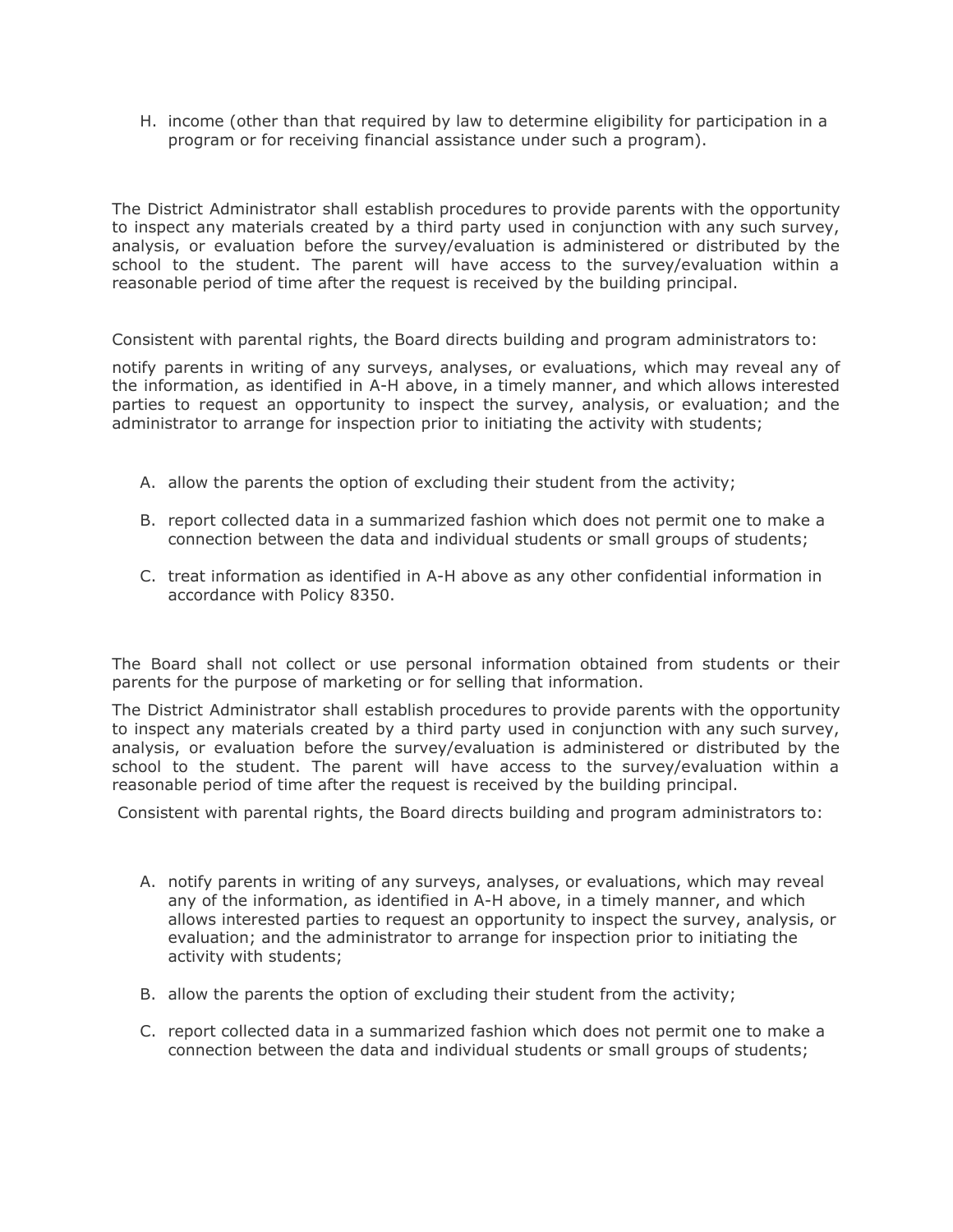D. treat information as identified in A-H above as any other confidential information in accordance with Policy 8350.

For the privacy of students whose parents request that they not take part in the survey, arrangements will be made prior to the time period when the survey will be given, for the student(s) to go to a supervised location where under the supervision of a staff member the student will be provided with an alternate activity.

The District Administrator is directed to provide notice directly to parents of students enrolled in the District of the substantive content of this policy at least annually at the beginning of the school year, and within a reasonable period of time after any substantive change in this policy. In addition, the District Administrator is directed to notify parents of students in the District, at least annually at the beginning of the school year, of the specific or approximate dates during the school year when the administration of any survey by a third party that contains one or more of the items described in A though H above are scheduled or expected to be scheduled.

The notice shall provide the following:

- A. Notice of the specific or approximate dates during the school year when the following activities are scheduled or expected to be scheduled:
	- 1. activities involving the collection, disclosure, or use of personal information collected from students for the purpose of marketing or for selling that information (or otherwise providing that information to others for that purpose)
	- 2. the administration of any survey by a third party that contains one or more of the items described in A through H above
- B. The opportunity for the parents to opt their child(ren) out of participation in any survey involving any of the items above.

## **Parent Rights - Inspection of Materials**

Parents have the right to inspect, upon request, any instructional material used as part of the educational curriculum of the student. The parent will have access to the instructional material within a reasonable period of time after the request is received by the building principal. The term instructional material means instructional content that is provided to a student, regardless of its format, including printed and representational materials, audio-visual materials, and materials in electronic or digital formats (such as materials accessible through the Internet). The term does not include academic tests or assessments.

For purposes of this policy, the term "parent" includes a legal guardian or other person standing in loco parentis (such as grandparent or stepparent with whom the child lives, or a person who is legally responsible for the welfare of the child).

**© Neola 2020**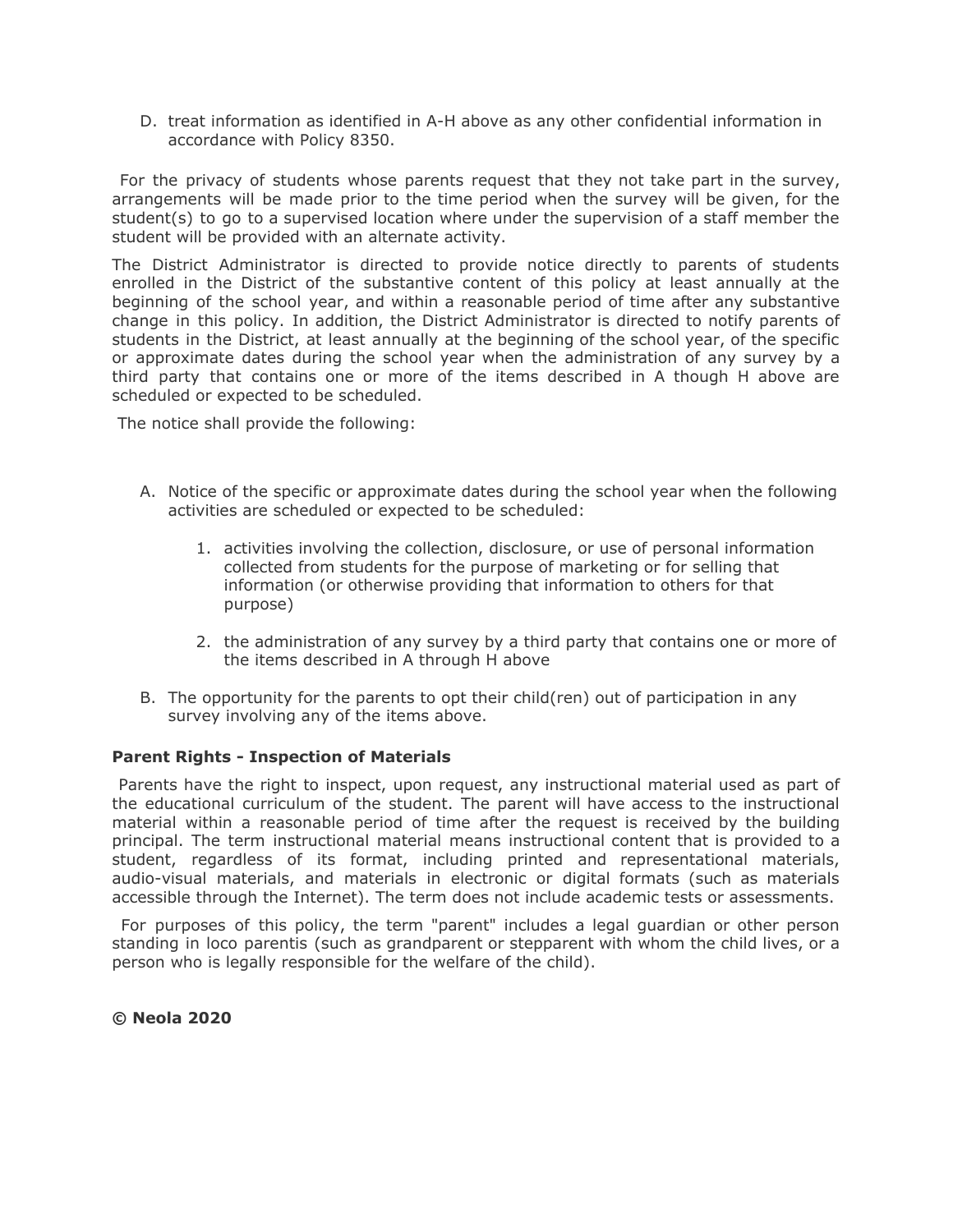# **7440.01 - VIDEO SURVEILLANCE AND ELECTRONIC MONITORING**

The Board authorizes the use of video surveillance and electronic monitoring equipment at various facilities and school sites throughout the District and on school buses. Wherever the terms video surveillance or electronic monitoring are used, such reference includes both video and audio surveillance as possible technologies employed.

The District Administrator is responsible for determining where to install and operate fixed-location video surveillance/electronic monitoring equipment in the District. The determination of where and when to use video surveillance/electronic monitoring equipment will be made in a nondiscriminatory manner. Video surveillance/electronic monitoring equipment may be placed in common areas in school buildings (e.g. school hallways, entryways, the front office where students, employees and visitors are permitted to freely come and go, gymnasiums, cafeterias, libraries), the school parking lots and other outside areas, and in school buses. Except in extraordinary circumstances and with the written authorization of the District Administrator, video surveillance/electronic monitoring equipment shall not be used in areas where persons have a reasonable expectation of privacy (e.g. restrooms, locker rooms, changing areas, private offices (unless there is express consent given by the office occupant), or conference/meeting rooms), or in individual classrooms during instructional times. Security staff and administrators are authorized to carry and use portable video cameras when responding to incidents.

Any person who takes action to block, move, or alter the location and/or viewing angle of a video camera shall be subject to disciplinary action.

Legible and visible signs shall be placed at the main entrance to buildings and in the areas where video surveillance/electronic monitoring equipment is in use to notify people that their actions/behavior are subject to being monitored/recorded, which may include video footage, audio recording, or both Additionally, the Superintendent is directed to annually notify parents and students through the Student Handbook, and staff via the Staff Handbook(s), of the use of video surveillance/electronic monitoring systems in their schools which may include either video or audio footage, or both In cases approved by the District Administrator, camera surveillance may be used for investigatory purposes without staff, student, or public notice if the usage is calculated to further investigation into misconduct believed to have occurred or believed to be ongoing.

Any information obtained from video surveillance/electronic monitoring systems may only be used to support the orderly operation of the School District's schools and facilities, and for law enforcement purposes, and not for any other purposes. As such, recordings obtained through the use of video surveillance/electronic monitoring equipment may be used as evidence in any disciplinary proceedings, administrative proceeding or criminal proceeding, subject to Board policy and regulations. Further, such recordings may become a part of a student's education record or staff member's personnel file.

The Board will not use video surveillance/electronic monitoring equipment to obtain information for the purpose of routine staff appraisal/evaluation or monitoring.

Recordings that capture students may be student records and as such will be treated as confidential, subject to the Board's public records and student records policies.

Retention, Secure Storage, Access to and Disposal of Video Recordings

The Board shall maintain video surveillance/electronic monitoring recordings for a limited period. Any request to view a recording under this policy must be made within seven (7)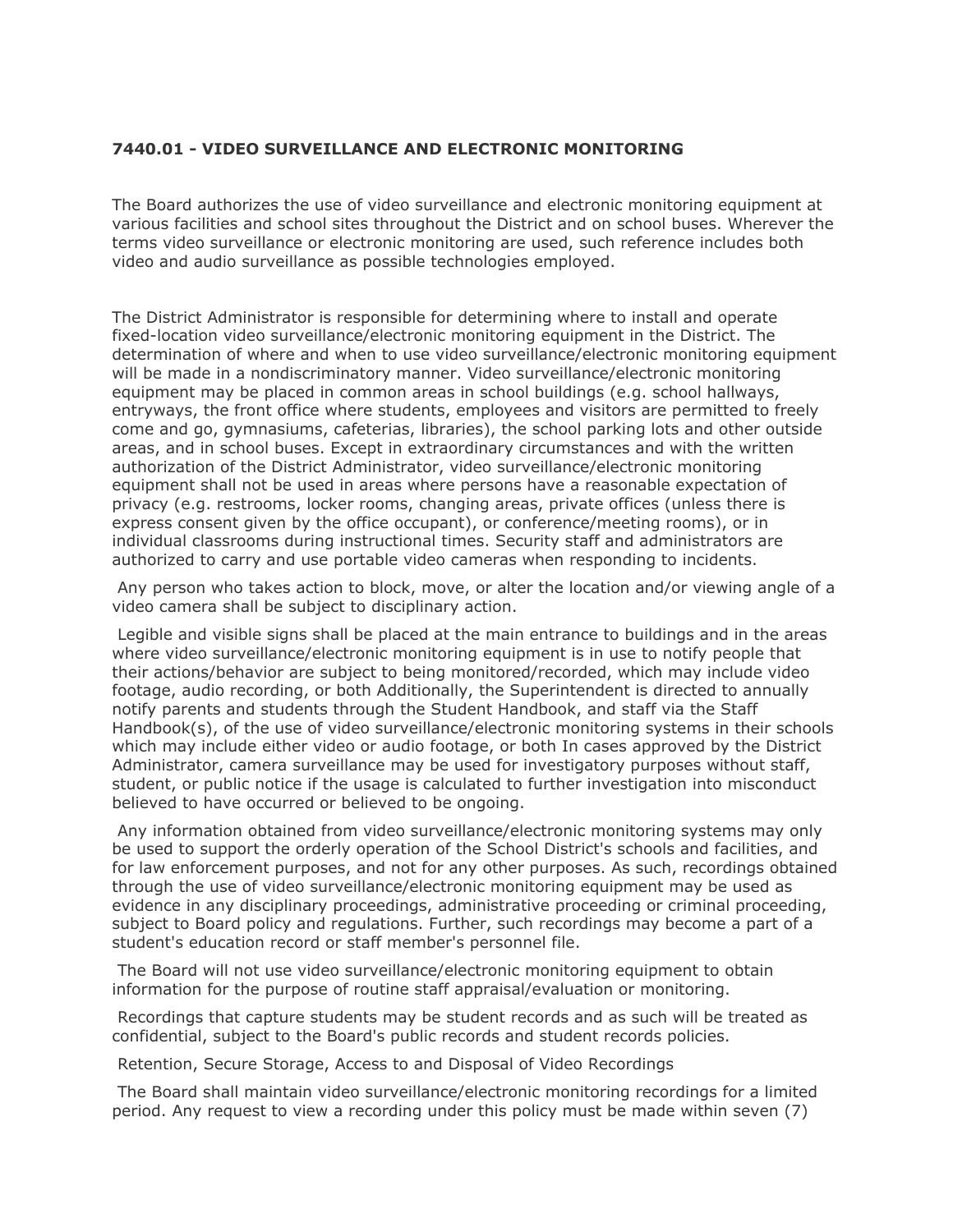days of the event/incident in order to assure its availability. Inquiries after that time period may be available depending on current retention capabilities. Unless a is separated and maintained for some reason by the District, any recording, may be destroyed after fourteen (14) days. If, however, action is taken by the Board/administration, as a result of a formal complaint or incident, recordings shall be kept consistent with the Board's record retention policy depending on the nature of the video record retained, but for a minimum of one (1) year from the date of the action taken.

Video recordings, if stored on a removable/portable device or on a locally hosted server, when not in use, shall be stored in a locked, fire-resistant cabinet or room in an area to which students and the public do not normally have access. The recordings must be clearly and properly labeled and entered into a storage log. Any video data stored on a cloud-based server system must be stored pursuant to a vendor agreement that assures the confidentiality of data accessible only to school officials.

Access to and viewing of video recordings is limited to authorized personnel. The building principal is responsible for maintaining a proper audit trail for all video recordings (i.e., logs must be maintained of all instances of access to, and use of, recorded material – the log must document the person accessing the recording, the date and time of access, and the purpose). The building principal shall approve requests for access to recorded and stored video images. The building principal may authorize the viewing of recorded images in the event of an ongoing law enforcement investigation, an incident involving property damage or loss, or for other reasons deemed appropriate.

All video recordings to be taken off-site in any portable format must be signed out by the law enforcement officer and the building principal. When returned, the requestor who originally signed the recording out and the building principal shall sign the recording back in. Video files should not be transmitted electronically to sources outside the District except as required or permitted by law and only with the approval of the District Administrator.

All video surveillance/electronic monitoring recording media shall be considered legal evidence and treated as confidential or as directed by Board counsel. The release of original video recordings to individuals or outside agencies may only occur pursuant to subpoena or court order after the same has been reviewed by Board counsel.

Original video recordings shall never be edited or manipulated in any manner. When video recordings are requested by any law enforcement agency as part of an ongoing investigation, a duplicate may be provided for that purpose. The original media shall be protected from accidental overwrite or erasure during the duplicating process. Nothing in this paragraph prohibits the redaction of personally identifiable information from duplicated media when mandated by FERPA.

Video recordings may never be sold publicly, viewed or distributed in any other fashion except as provided for by Board policy and this guideline, and consistent with State and Federal law.

Devices containing video recordings, scheduled to be destroyed must be securely disposed of in such a way that the personal information cannot be reconstructed or retrieved (e.g. shredding, burning, magnetically erasing the personal information).

This policy does not address or cover instances where school officials record a specific event (e.g. a play, music performance, athletic contest, graduation, or Board meeting), or an isolated instance where a classroom is video recorded for educational or research purposes. Authorized video recording for educational, instructional and/or research purposes is permitted and is not addressed by this policy.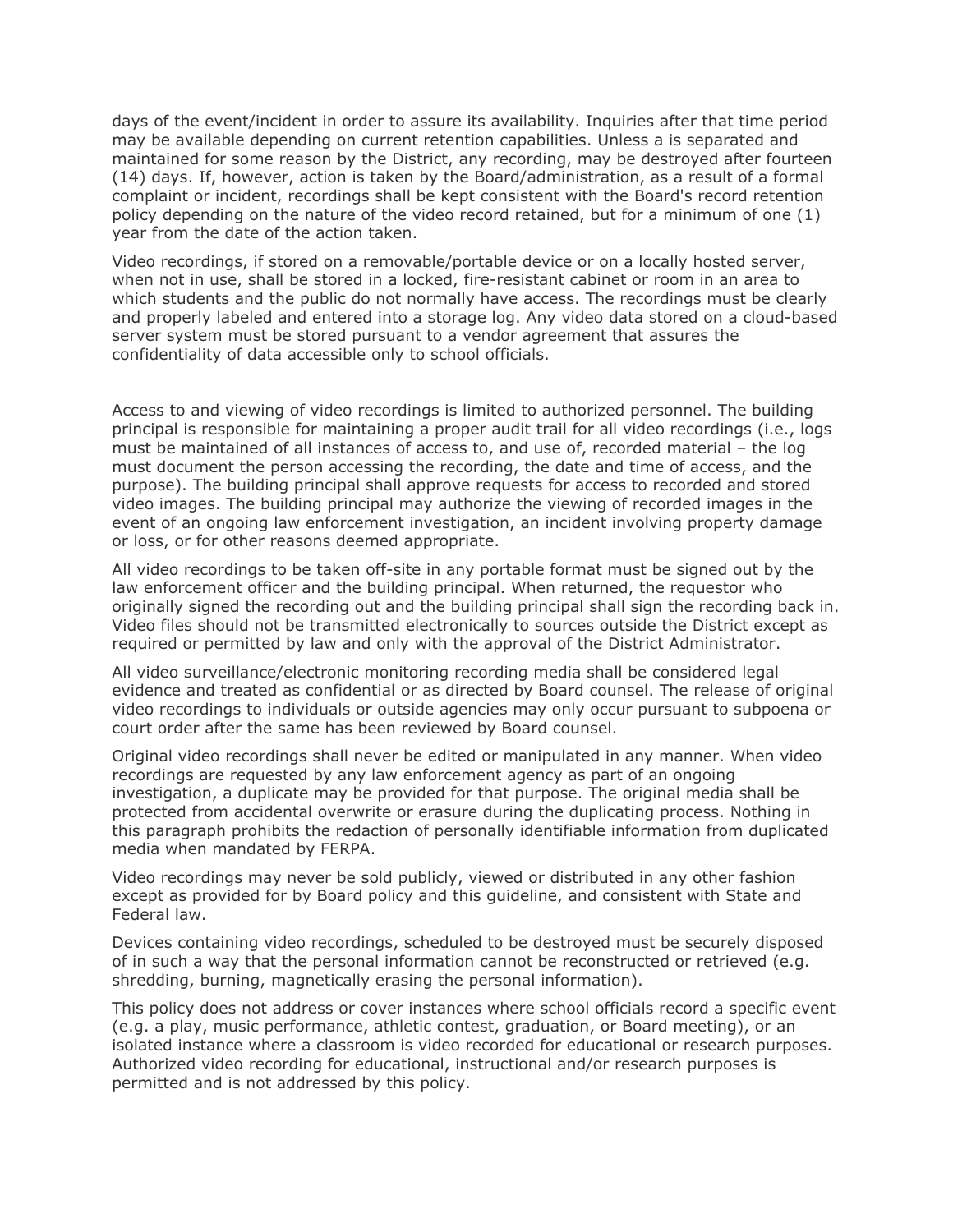Video surveillance is to be implemented in accordance with this policy and the related guidelines, and consistent with the school safety plan. The Board will not accept or tolerate the improper use of video surveillance/electronic monitoring equipment and will take appropriate action in any cases of wrongful use of this policy.

Revised 6/12/19 Revised 5/13/20

© Neola 2020

# 8405 - **ENVIRONMENTAL HEALTH AND SAFETY PROGRAM????**

The Board recognizes its responsibility to provide students, employees, and visitors with a safe and healthful environment. To this end, the Board directs the District Administrator to develop a comprehensive program designed to provide a healthy, safe, and secure environment on District property and at District-sponsored activities. To achieve this, it is the intent of the Board that the District will avail itself of current, proven technologies in the fields of health, safety, and environmental sciences.

# **INDOOR ENVIRONMENTAL QUALITY PLAN (IEQ)**

In accordance with the District's recognition of the importance of a safe and healthful environment to the educational atmosphere, the District Administrator shall develop guidelines to provide for IEQ monitoring and maintenance. The plan developed shall be implemented no later than February 2013. The following must be included in the plan the District establishes:

- A. an employee designated to serve as the IEQ Coordinator for the District.
- B. the following strategies shall be delineated by the IEQ Coordinator
	- 1. methods for communicating with parents, students and other employees regarding any IEQ concerns and remediation plans related to such concerns;
	- 2. a complaint procedure for IEQ concerns of parents, students, or employees;
	- 3. developing a schedule of inspections and routine evaluation of each school buildings' environmental standards consistent with all policies of the District and establish guidelines for remediation of any problems identified in the course of any evaluation or inspection;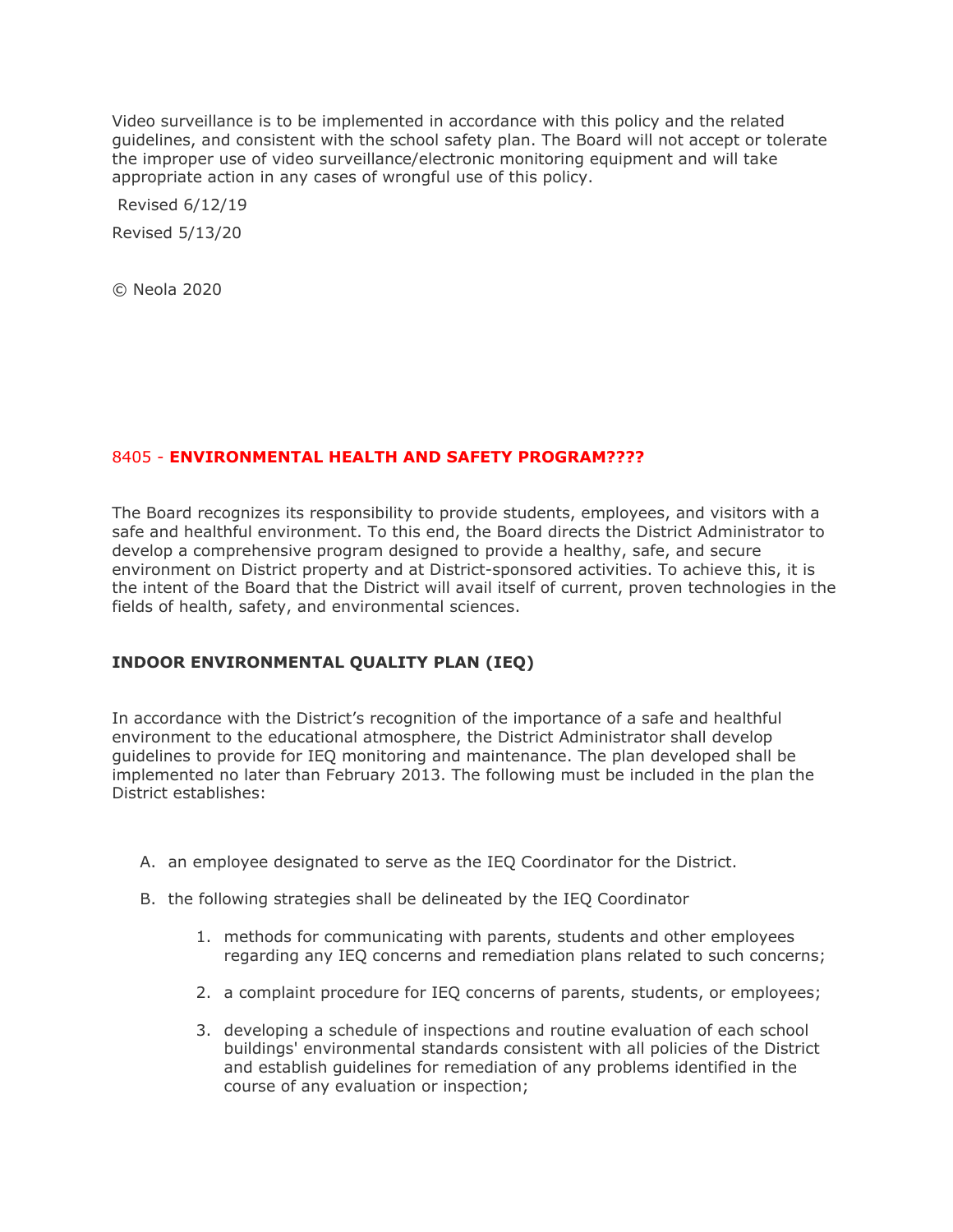- 4. at least annually review the management plan and provide an update to the Board; and
- 5. identify additional Board policies governing IEQ issues for consideration.
- C. provides for training on environmental quality standards for maintenance employees and for the IEQ District coordinator;
- D. develops a schedule of and standards for routine maintenance of District properties, including standards for.

The District shall provide a copy of the plan implemented to any person upon request.

# **STUDENT, EMPLOYEE, AND VISITOR HEALTH AND SAFETY**

The District shall develop and implement an environmental health and safety program that is positive, proactive, integrates responsibilities within the District, and promotes and incorporates the following:

- A. Procedures describing a hazard identification and abatement program that requires the periodic inspection of District facilities, the implementation of immediate and programmed corrective actions when deemed necessary by such inspections, and the development of a District-wide hazard reporting procedure that enables employee/stakeholder participation. This program should also provide procedures for identifying and responding to hazards that are created by outside entities, inspecting activities of contractors, and inspecting new facilities to determine whether appropriate requirements for environmental health and safety have been met.
- B. Procedures that promote environmental health and safety awareness among employees, students, and stakeholders. These procedures shall include, but not be limited to, the establishment of a program of regular communication with students, employees, and stakeholders about pertinent safety and health issues through available mediums in the District and the establishment of a District safety committee.
- C. Procedures directed toward the safety and health of students during transportation to and from school, at school, and during participation in school-related activities. These procedures shall include, but not be limited to, promoting bus safety for students, assessing the safety of school traffic patterns, operating school clinics, administering medication and medical treatment, promoting laboratory and shop safety, promoting safety in sports and other outdoor activities, inspecting playground equipment and promoting safety on playgrounds, and assessing environmental exposure.
- D. Procedures related to District employee health and safety issues that include, but are not limited to, provision of work areas free from recognized hazards and programs that are required by Federal and State law, and defining employer and employee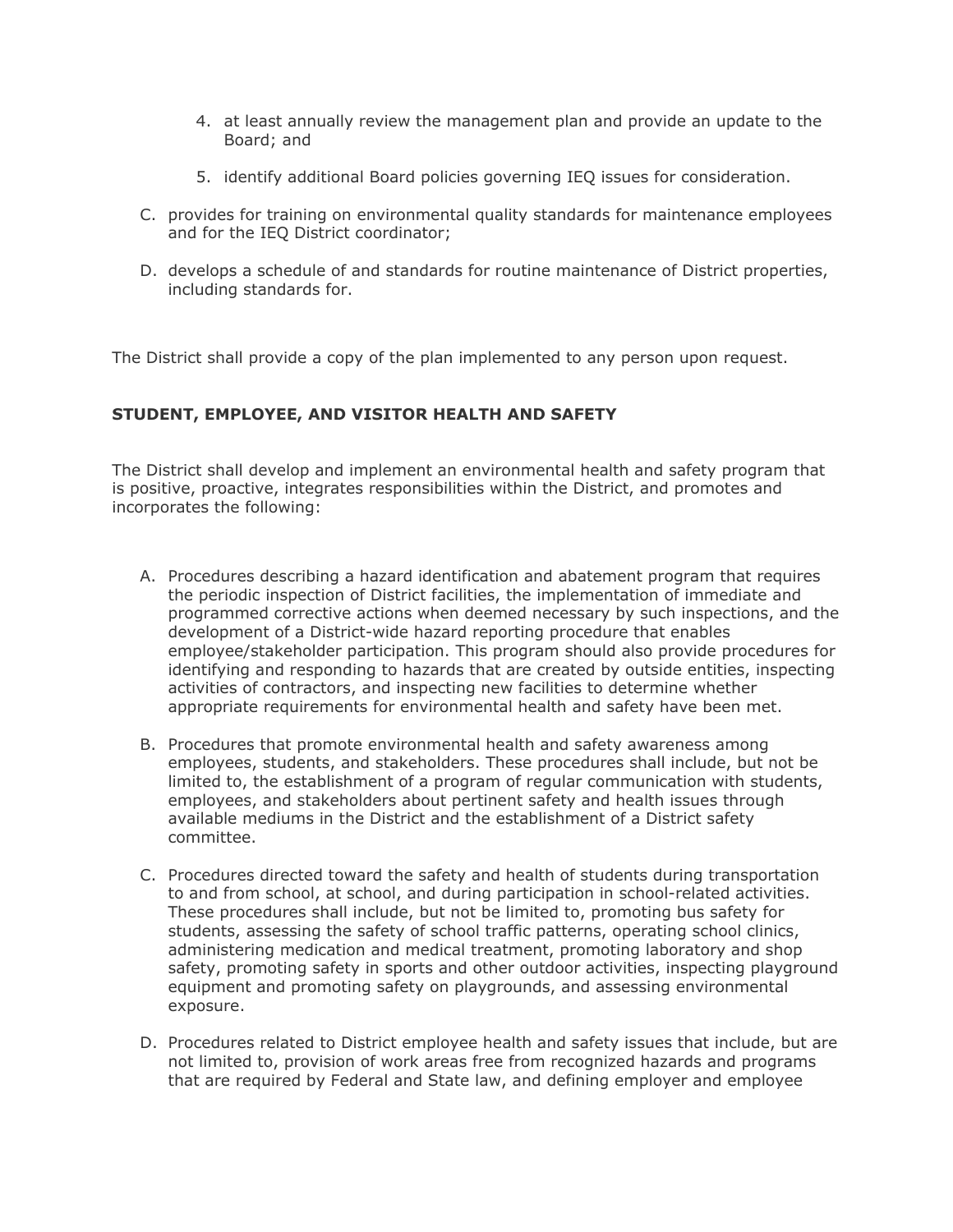responsibilities and expectations related to health and safety.

- E. Procedures describing an accident reporting and investigation system that provides for identification of root causes, determination of remedial and programmed corrective actions, and communication about accidents to employees and stakeholders.
- F. Procedures for foreseeable emergencies and fire prevention.
- G. Procedures relating to recordkeeping required by State or Federal law.

## **PHASE-OUT/BANNED PRODUCTS**

The District Administrator shall require that any chemicals, insecticides, or other materials that the Federal government is phasing out and/or banning by a certain date be immediately banned from use on Board property.

## **ANIMALS IN CLASSROOMS**

Use of animals in classrooms shall be limited to those that support the educational mission, taking into consideration that some animals can cause or exacerbate allergic reactions, spread bacterial infections, or cause damage and create a hazard if they escape from confinement. Animals in classrooms shall be kept in a healthy condition in appropriate cages or tanks, which are kept clean. (See AG 8405A). Prior approval of the building principal is required before any animal may be kept in a classroom.

## **INDOOR AIR QUALITY – MICROBIAL ABATEMENT**

The Board recognizes that excessive moisture levels within the schools can lead to conditions that are optimum for the development of biological contaminants, such as mold, fungi and other microbials on building surfaces. The Board further recognizes that the presence of these contaminants can be harmful on contact with respiratory tissue.

Contributing factors to excessive moisture levels include the following:

- A. roof leaks
- B. structural defects in the building
- C. improperly controlled humidity levels
- D. faulty HVAC systems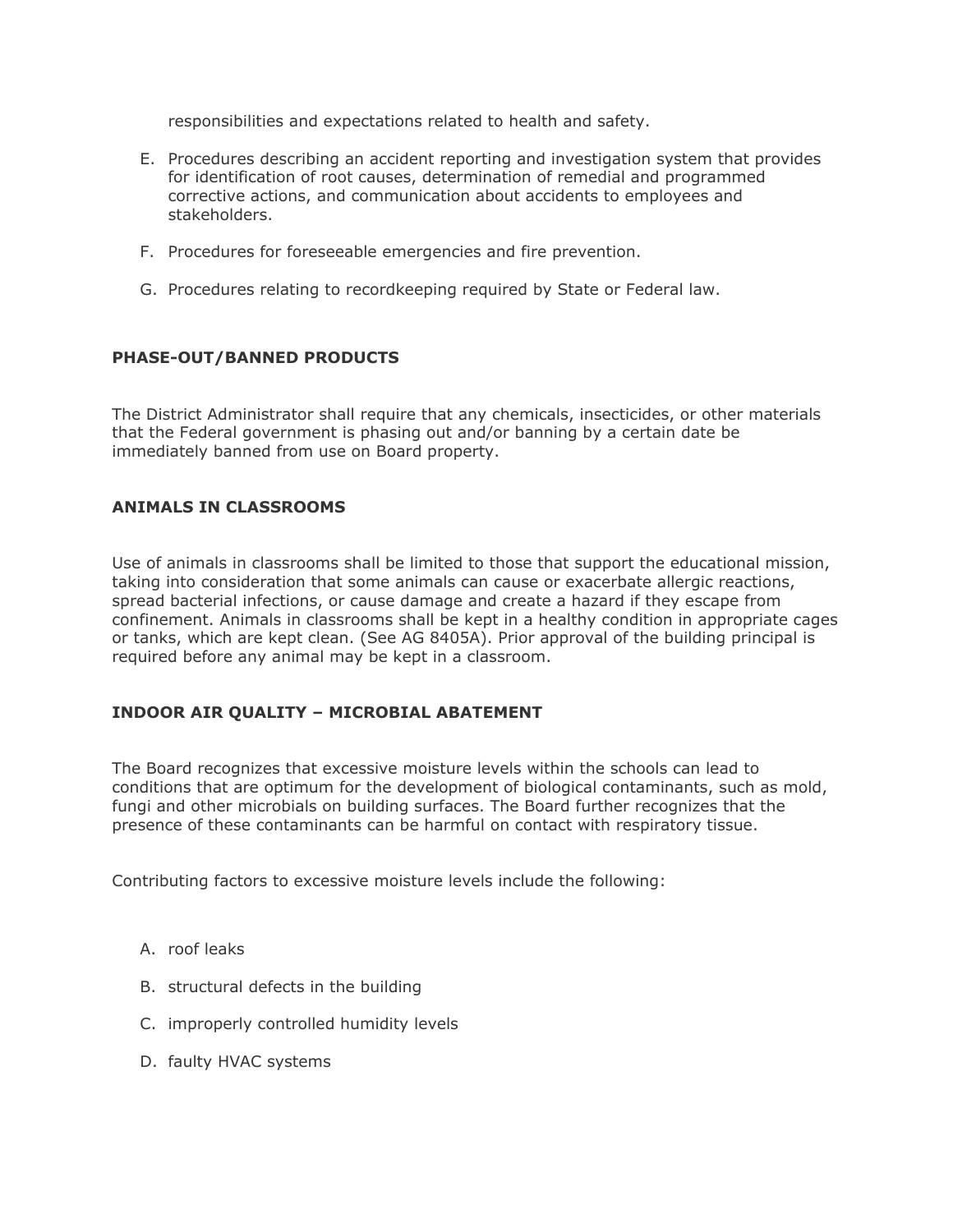As preventative measures, the District shall do the following:

- A. address prevention of water intrusion as a priority indoor air quality (IAQ) issue and implement strategies toward its elimination
- B. maintain environmental conditions in occupied areas that are in compliance with applicable regulations and strive to conform to consensus industry standards
- C. implement a preventative maintenance program for HVAC systems which shall include, but not be limited to, periodic filter replacement, inspection, cleaning and disinfecting processes, and procedures to eliminate the contribution to indoor air quality problems caused by this equipment
- D. implement a system for insuring materials used and purchased for use in the construction, furnishing and maintenance, including cleaning of facilities, do not contribute to the health hazards to employees and students by degrading the quality of indoor air. In addition, activities that create indoor air quality health hazards shall not be permitted

In addition, the District Administrator shall develop administrative guidelines for the proper monitoring of the factors that contribute to excessive moisture and for the development of mitigation plan when, and if, problems with IAQ are identified.

# **DIESEL EXHAUST AND SCHOOL BUS IDLING**

In accordance with the Environmental Protection Agency's initiative to reduce pollution that is caused by school buses on school property, the Board will take the recommended steps to reduce the negative effect of diesel exhaust on indoor and outdoor air quality on school campuses. This effort shall include, but not be limited to, reducing bus idling time and reinforcing smart driving practices.

The District Administrator shall develop the administrative guidelines necessary to establish these practices in the District (see AG 8615).

## **POLLUTION CONTROL AND PREVENTION**

In an effort to comply with the environmental policy and applicable regulations, the District shall develop and implement procedures designed to prevent air and water pollution, minimize or eliminate waste streams where possible, and identify possible sources of air and water pollution as required by State and Federal law.

## **USE OF FREE-FLOWING MERCURY CONTAINING PRODUCTS**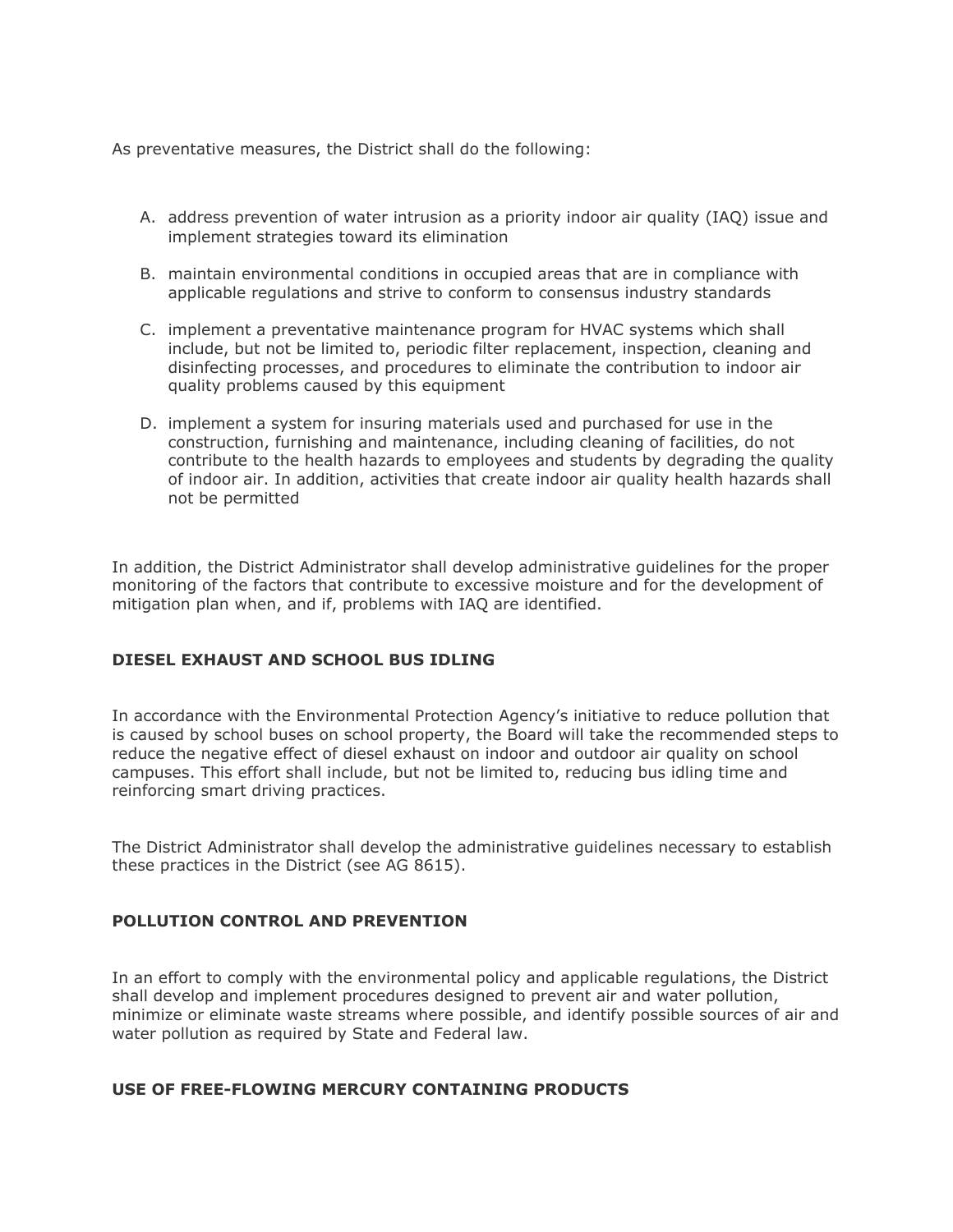The District shall not purchase or use for any reason free-flowing elemental mercury.

The District shall not purchase or use any products containing mercury as those products are defined by applicable State law, unless no reasonable alternative product is available and the product with the lowest mercury content is used. This rule does not apply to products whose purchase is required by Federal law or products whose only mercury content is in a button cell battery.

## **SEE ALSO THE FOLLOWING RELATED POLICIES:**

- Policy 7420 Hygienic Management
- Policy 7430 Safety Standards
- Policy 8410 Crisis Intervention
- Policy 8420 School Safety
- Policy 8431 Preparedness for Toxic Hazards
- Policy 8431.01 Asbestos Management
- Policy 8442 Reporting Accidents
- Policy 8450 Control of Casual-Contact Communicable Diseases
- Policy 8453 Direct Contact Communicable Diseases
- Policy 8453.01 Control of Blood-Borne Pathogens

### **© Neola 2020**

## **2260.01- SECTION 504/ADA PROHIBITION AGAINST DISCRIMINATION BASED ON DISABILITY**

Pursuant to Section 504 of the Rehabilitation Act of 1973 ("Section 504"), the Americans with Disabilities Act of 1990, as amended ("ADA"), and the implementing regulations (collectively "Section 504/ADA"), no otherwise qualified individual with a disability shall, solely by reason of his/her disability, be excluded from participation in, be denied the benefits of, or be subjected to discrimination under any program or activity receiving Federal financial assistance. The Board does not discriminate in admission or access to, or participation in, or treatment in its programs or activities. As such, the Board's policies and practices will not discriminate against students with disabilities and will make accessible to qualified individuals with disabilities its facilities, programs, and activities. No discrimination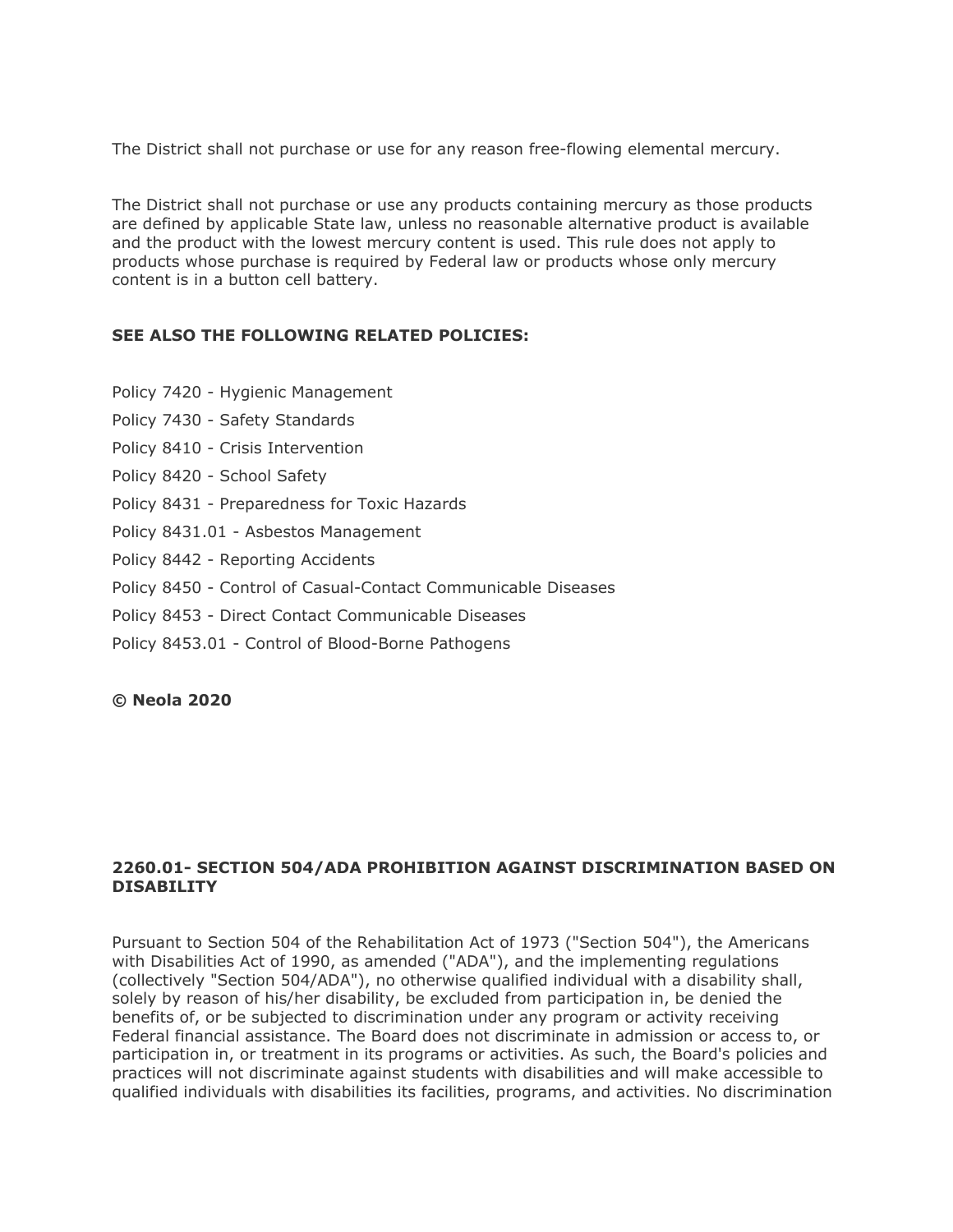will be knowingly permitted against any individual with a disability on the sole basis of that disability in any of the programs, activities, policies, and/or practices in the District.

"An individual with a disability" means a person who has, had a record of, or is regarded as having, a physical or mental impairment that substantially limits one or more major life activities. Major life activities are functions such as caring for one's self, performing manual tasks, walking, seeing, hearing, eating, sleeping, standing, lifting, bending, speaking, breathing, learning, reading, concentrating, thinking, communicating, and working.

Major life activities also include the operation of a major bodily function, including, but not limited to, functions of the immune system, special sense organs and skin, normal cell growth, and digestive, genitourinary, bowel, bladder, neurological, brain, respiratory, circulatory, endocrine, hemic, lymphatic, musculoskeletal and reproductive functions. The operation of a major bodily function includes the operation of an individual organ within a body system.

An impairment that is episodic in nature or in remission is considered a disability if it would substantially limit a major life activity when active.

The determination of whether an impairment substantially limits a major life activity must be made without regard to the ameliorative effects of mitigating measures such as medication, medical supplies, equipment or appliances, low-vision devices (not including ordinary eyeglasses or contact lenses), prosthetics (including limbs and devices), hearing aids and cochlear implants or other implantable hearing devices, mobility devices, oxygen therapy equipment or supplies, assistive technology, reasonable accommodations or auxiliary aids or services, or learned behavioral or adaptive neurological modifications.

With respect to public preschool, elementary and secondary educational services, a qualified person with a disability means a disabled person:

- A. who is of an age during which nondisabled persons are provided educational services;
- B. who is of any age during which it is mandatory under Wisconsin law to provide educational services to disabled persons; or
- C. to whom the State is required to provide a free appropriate public education pursuant to the Individuals with Disabilities Education Improvement Act (IDEIA).

With respect to vocational education services, a qualified person with a disability means a disabled person who meets the academic and technical standards requisite to admission or participation in the vocational program or activity.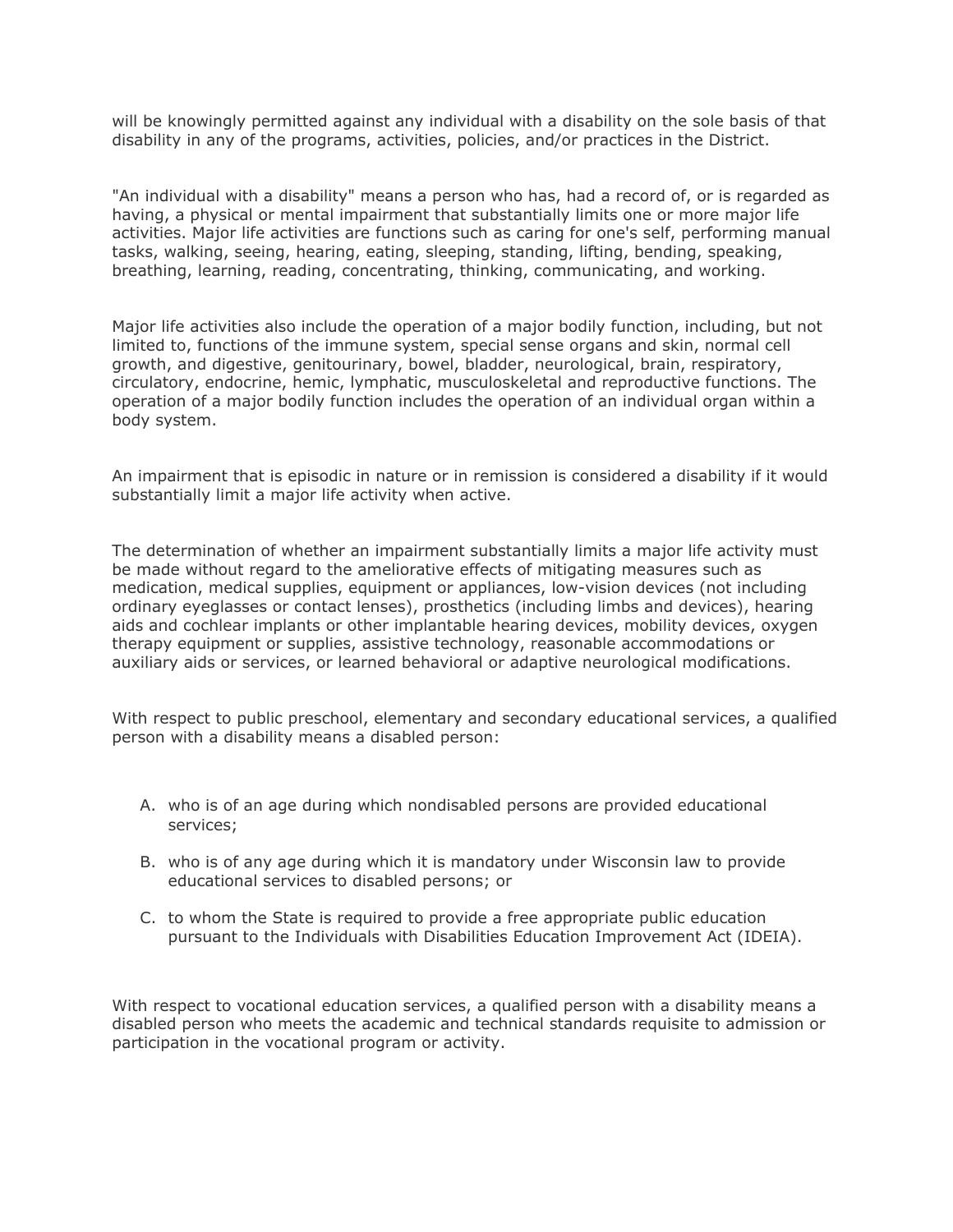Title IX Complaint Coordinators/District Compliance Officers (hereinafter referred to as the "COs")

The following person(s) is/are designated as the District Section 504 Compliance Officer(s)/ADA Coordinator(s)

Tamra O'Keefe Director of Pupil 920-668-8518 Ext. 303 321 N. 2nd Street Cedar Grove, WI 53013 tokeefe@cgbsd.com

Josh Ketterhagen High School Principal 920-668-8686 Ext. 547 321 N. 2nd Street Cedar Grove, WI 53013 jketterhagen@cgbrockets.com

The name(s), title(s), and contact information of this/these individual(s) will be published annually in the students handbooks and on the School District's website.

The CO is responsible for coordinating the District's efforts to comply with and fulfill its responsibilities under Section 504 and Title II of the ADA. A copy of Section 504 and the ADA, including copies of their implementing regulations, may be obtained from the CO.

The CO will oversee the investigation of any complaints of discrimination based on disability, which may be filed pursuant to the Board's adopted internal complaint procedure, and will attempt to resolve such complaints.

The Board will provide for the prompt and equitable resolution of complaints alleging violations of Section 504/ADA. The Board will further establish and implement a system of procedural safeguards in accordance with Section 504, including the right to an impartial due process hearing. Finally, students and parents will be advised of their right to request a due process hearing before an Impartial Hearing Officer (IHO) regarding the identification, evaluation or educational placement of persons with disabilities, including the right to participation by the student's parents and representation of counsel, and their right to examine relevant education records.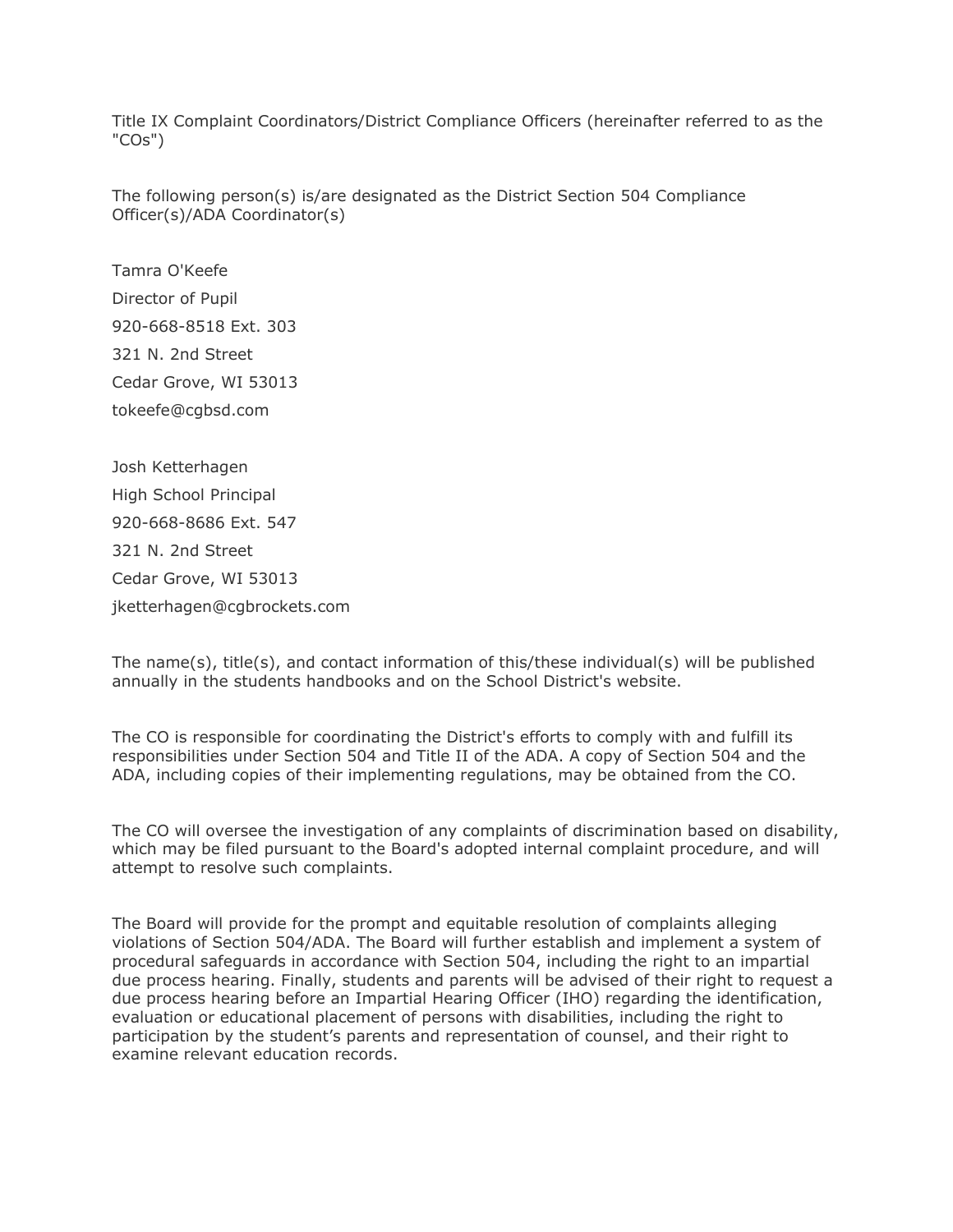## **Training**

The CO will also oversee the training of employees of the Board so that all employees understand their rights and responsibilities under Section 504 and the ADA, and are informed of the Board's policies, administrative guidelines and practices with respect to fully implementing and complying with the requirements of Section 504/ADA.

The Board will provide in-service training and consultation to staff responsible for the education of persons with disabilities, as necessary and appropriate.

## **Facilities**

No qualified person with a disability will, because the District's facilities are inaccessible to or unusable by persons with disabilities, be denied the benefits of, be excluded from participation in, or otherwise be subjected to discrimination under any program or activity to which Section 504/ADA applies.

For facilities constructed or altered after June 3, 1977, the District will comply with applicable accessibility standards. For those existing facilities constructed prior to June 3, 1977, the District is committed to operating its programs and activities so that they are readily accessible to persons with disabilities. This includes, but is not limited to, providing accommodations to parents with disabilities who desire access to their child's educational program or meetings pertinent thereto. Programs and activities will be designed and scheduled so that the location and nature of the facility or area will not deny a student with a disability the opportunity to participate on the same basis as students without disabilities.

### **Education**

The Board is committed to identifying, evaluating, and providing a free appropriate public education ("FAPE") to students within its jurisdiction who are disabled within the definition of Section 504, regardless of the nature or severity of their disabilities.

If a student has a physical or mental impairment that significantly limits one or more major life activities, the Board will provide the student with a free appropriate public education ("FAPE"). An appropriate education may include regular or special education and related aids and services to accommodate the unique needs of students with disabilities. For disabled students who are not eligible for specially designed instruction under the Individuals with Disabilities Education Improvement Act ("IDEIA"), the related aids and services (including accommodations/modifications/interventions) they need in order to have their needs met as adequately as the needs of nondisabled students are met, shall be delineated, along with their placement, in a Section 504 Plan (Form 2260.01A F13). Parents/guardians/custodians ("parents") are invited and encouraged to participate fully in the evaluation process and development of a Section 504 Plan.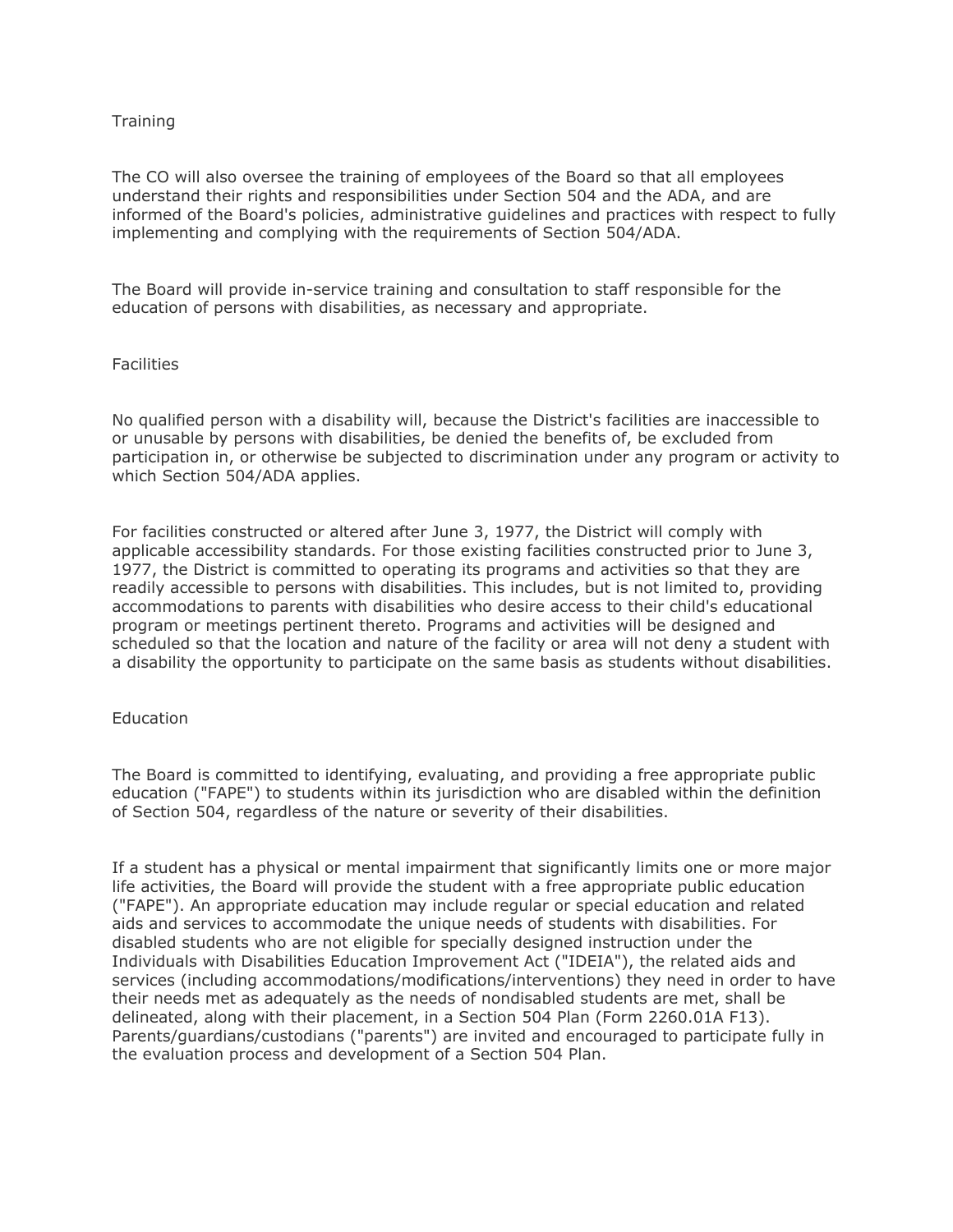The Board is committed to educating (or providing for the education of) each qualified person with a disability who resides within the District with persons who are not disabled to the maximum extent appropriate. Generally, the District will place a person with a disability in the regular educational environment unless it is demonstrated that the education of the person in the regular environment even with the use of supplementary aids and services cannot be achieved satisfactorily. If the District places a person in a setting other than the regular educational environment, it shall take into account the proximity of the alternate setting to the person's home.

The Board will provide non-academic extracurricular services and activities in such a manner as is necessary to afford qualified persons with disabilities an equal opportunity for participation in such services and activities. Nonacademic and extracurricular services and activities may include counseling services, physical recreational athletics, transportation, health services, recreational activities, special interests groups or clubs sponsored by the District, referrals to agencies that provide assistance to persons with disabilities, and employment of students. In providing or arranging for the provision of meals and recess periods, and nonacademic and extracurricular services and activities, including those listed above, the District will verify that persons with disabilities participate with persons without disabilities in such services and activities to the maximum extent appropriate.

Investigation and Complaint Procedure

The CO shall investigate any complaints brought under this policy. Throughout the course of the process as described herein, the CO should keep the parties informed of the status of the investigation and the decision-making process.

All complaints must include the following information to the extent it is available: a description of the alleged violation, the identity of the individual(s) believed to have engaged in, or to be actively engaging in, conduct in violation of this policy, if any; a detailed description of the facts upon which the complaint is based; and a list of potential witnesses.

If the Complainant is unwilling or unable to provide a written statement including the information set forth above, the CO shall ask for such details in an oral interview. Thereafter the CO will prepare a written summary of the oral interview, and the Complainant will be asked to verify the accuracy of the report by signing the document.

Upon receiving a complaint, the CO will consider whether any action should be taken during the investigatory phase to protect the Complainant from further loss of educational opportunity, including but not limited to a change of class schedule for the Complainant, tentative enrollment in a program, or other appropriate action. In making such a determination, the CO should consult the Principal prior to any action being taken. The Complainant should be notified of any proposed action prior to such action being taken.

As soon as appropriate in the investigation process, the CO will inform any individual named by the Complainant in connection with an alleged violation of this policy, that a complaint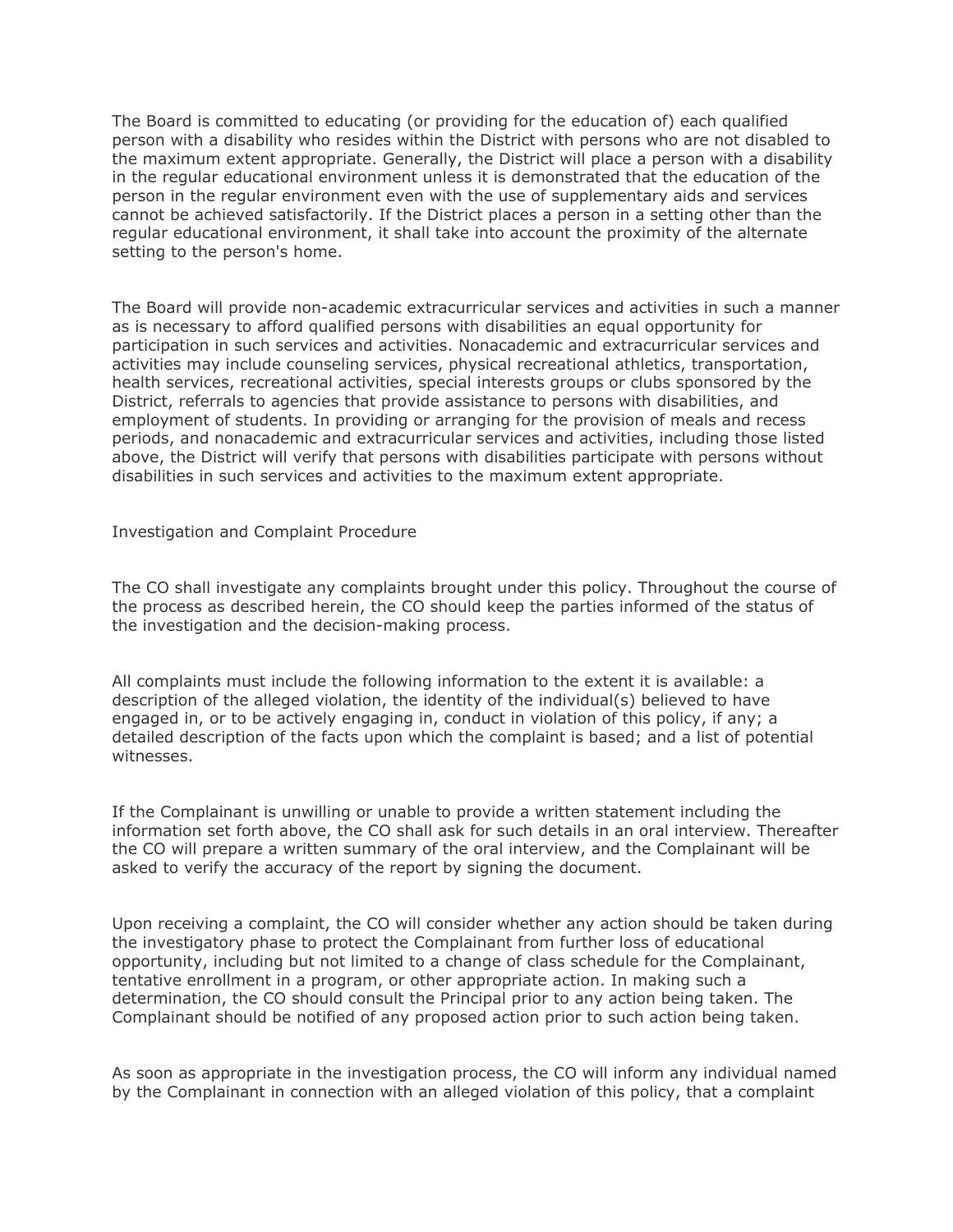has been received. The person(s) must also be provided an opportunity to respond to the complaint.

Within five (5) business days of receiving the complaint, the CO will initiate an investigation by at a minimum confirming receipt of the complaint with the complainant and informing the complainant of the investigation process.

Investigations shall be completed promptly. What constitutes promptness will depend on the complexity of the issues, the number of incidents or factual elements, the number of witnesses and documents to be consulted, and the availability of witnesses and other evidence. The CO shall keep the complainant reasonably informed of the investigation's progress.. The investigation will include:

- A. interviews with the Complainant;
- B. interviews with any persons named in the complaint;
- C. interviews with any other witnesses who may reasonably be expected to have any information relevant to the allegations, as determined by the CO
- D. consideration of any documentation or other evidence presented by the complainant, respondent, or any other witness which is reasonably believed to be relevant to the allegations, as determined by the CO.

At the conclusion of the investigation, the CO shall prepare and deliver a written report to the District Administrator which summarizes the evidence gathered during the investigation and provides recommendations based on the evidence and the definitions in this Policy, as well as in State and Federal law as to whether the complainant has been denied access to educational opportunities on the basis of one of the protected classifications, based on a preponderance of evidence standard. The CO's recommendations must be based upon the totality of the circumstances, including the ages and maturity levels of those involved.

The CO may consult with the Board's attorney during the course of the investigatory process and/or before finalizing the report to the District Administrator.

In cases where no District CO is able to investigate a complaint due to concerns regarding conflicts, bias or partiality, or for other reasons that impair the CO's ability to conduct an investigation, the CO may in consultation with the District Administrator or Board President, engage outside legal counsel to conduct the investigation consistent with this policy.

Absent extenuating circumstances, within ten (10) business days of receiving the report of the CO, the District Administrator must either issue a final decision regarding the complaint or request further investigation. A copy of the District Administrator's final decision will be delivered to the Complainant. The District Administrator may redact information from the decision in the event the release of information raises concerns regarding the integrity of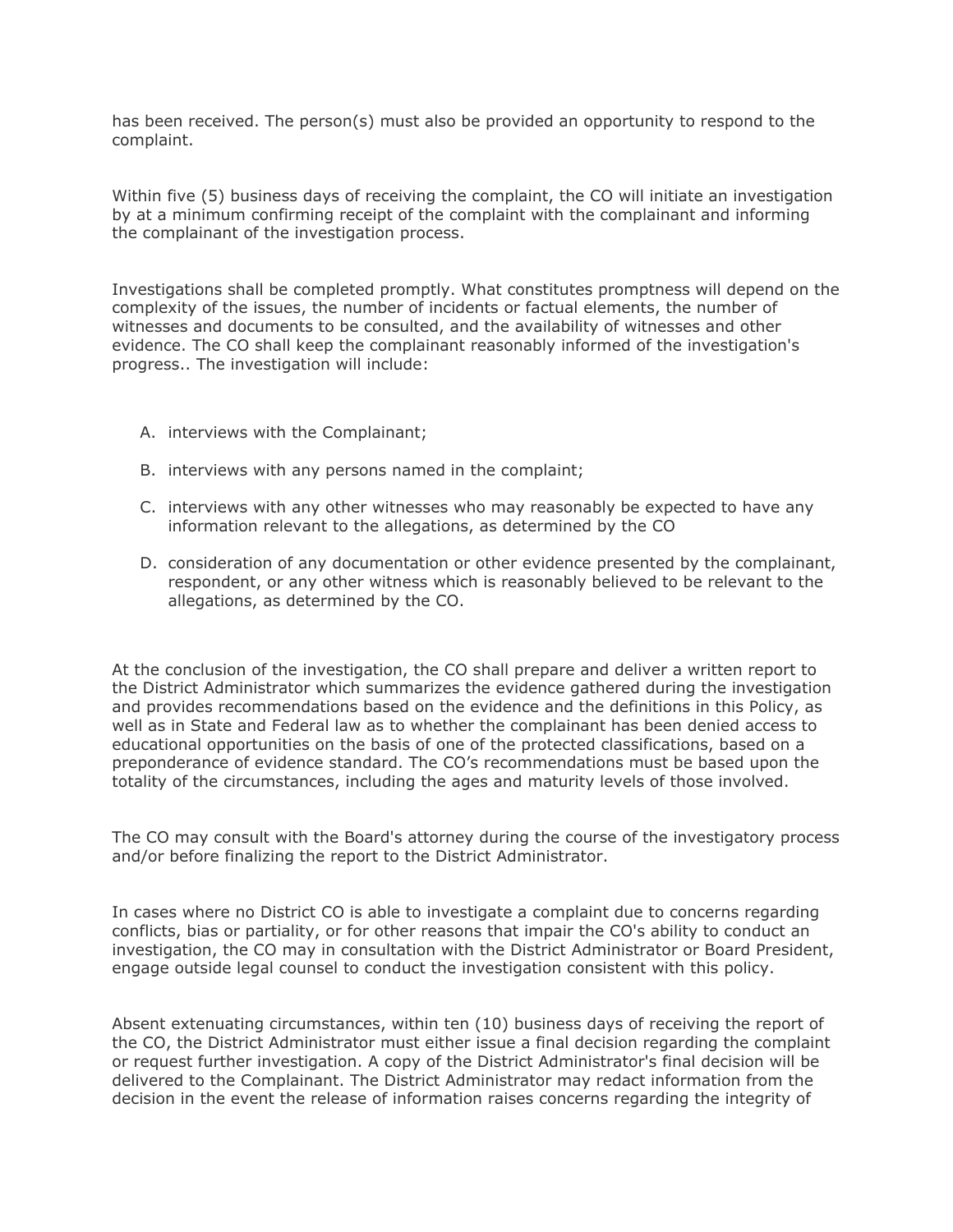the complaint or investigation process. The Board authorizes the District Administrator to consult with legal counsel to determine the extent to which information in an investigation report must be provided to either the complainant or respondent.

If the District Administrator requests additional investigation, the District Administrator must specify the additional information that is to be gathered, and such additional investigation must be completed within ten (10) business days. At the conclusion of the additional investigation, the District Administrator must issue a final written decision as described above.

If the Complainant feels that the decision does not adequately address the complaint s/he may appeal the decision to the State Superintendent of Public Instruction.

The Board reserves the right to investigate and resolve a complaint or report of regardless of whether the member of the School District community or third party chooses to pursue the complaint. The Board also reserves the right to have the complaint investigation conducted by an external person in accordance with this policy or in such other manner as deemed appropriate by the Board.

## Additional School District Action

If the evidence suggests that any conduct at issue violates any other policies of the Board, is a crime, or requires mandatory reporting under the Children's Code (Sec. 48.981, Wis. Stat.), the CO or District Administrator shall take additional such actions as necessary and appropriate under the circumstances, which may include a report to the appropriate social service and/or law enforcement agency charged with responsibility for handling such investigations.

## Confidentiality

The District will make reasonable efforts to protect the privacy of any individuals involved in the investigation process. Confidentiality cannot be guaranteed however. All complainants proceeding through the investigation process should be advised that as a result of the investigation, allegations against individuals may become known to those individuals, including the complainant's identity.

During the course of an investigation, the CO will instruct all members of the School District community and third parties who are interviewed about the importance of maintaining confidentiality. Any individual who is interviewed as part of an investigation is expected not to disclose any information that s/he learns or that s/he provides during the course of the investigation.

Notice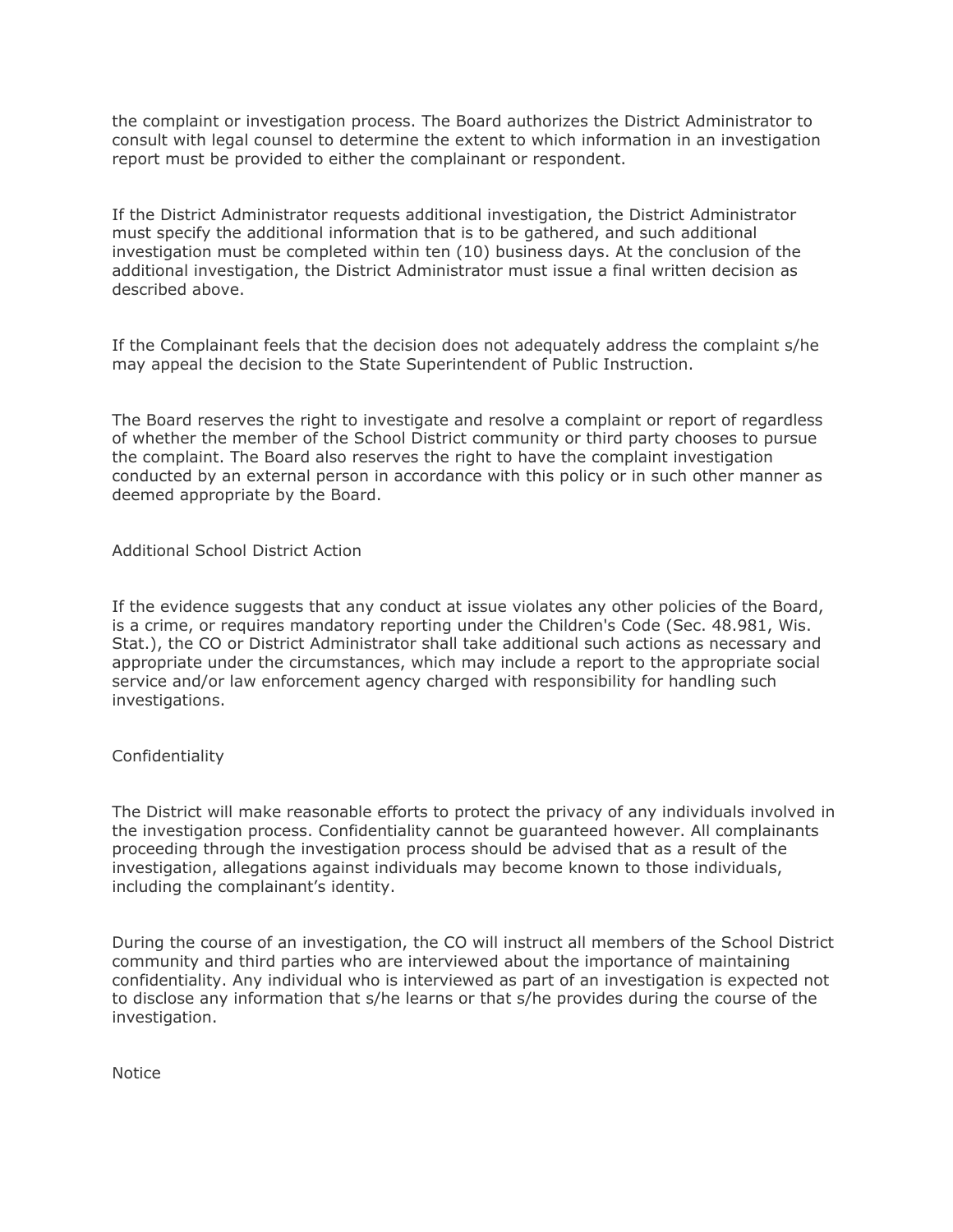Notice of the Board's policy on nondiscrimination in education practices and the identity of the CO's will be posted throughout the District, and published in the District's recruitment statements or general information publications.

Retention of Public Records, Student Records, and Investigatory Records and Materials

All individuals charged with conducting investigations under this policy shall retain all information, documents, electronically stored information ("ESI"), and electronic media (as defined in Policy 8315) created and received as part of an investigation, including but not limited to:

- A. all written reports/allegations/complaints/statements;
- B. narratives of all verbal reports, allegations, complaints, and statements collected;
- C. a narrative of all actions taken by District personnel;
- D. any written documentation of actions taken by District personnel;
- E. narratives of, notes from, or audio, video, or digital recordings of witness statements;
- F. all documentary evidence;
- G. e-mails, texts, or social media posts related to the investigation;
- H. contemporaneous notes in whatever form made (e.g., handwritten, keyed into a computer or tablet, etc.) pertaining to the investigation;
- I. written disciplinary sanctions issued to students or employees and a narrative of verbal disciplinary sanctions issued to students or employees for violations of the policies and procedures prohibiting discrimination or harassment;
- J. dated written determinations to the parties;
- K. dated written descriptions of verbal notifications to the parties;
- L. written documentation of any interim measures offered and/or provided to complainants, including no contact orders issued to both parties, the dates issued, and the dates the parties acknowledged receipt; and
- M. documentation of all actions, both individual and systemic, taken to stop the discrimination or harassment, prevent its recurrence, eliminate any hostile environment, and remedy its discriminatory effects.

The information, documents, ESI, and electronic media (as defined in Policy 8315) retained may include public records and records exempt from disclosure under Federal and/or State law (e.g., student records).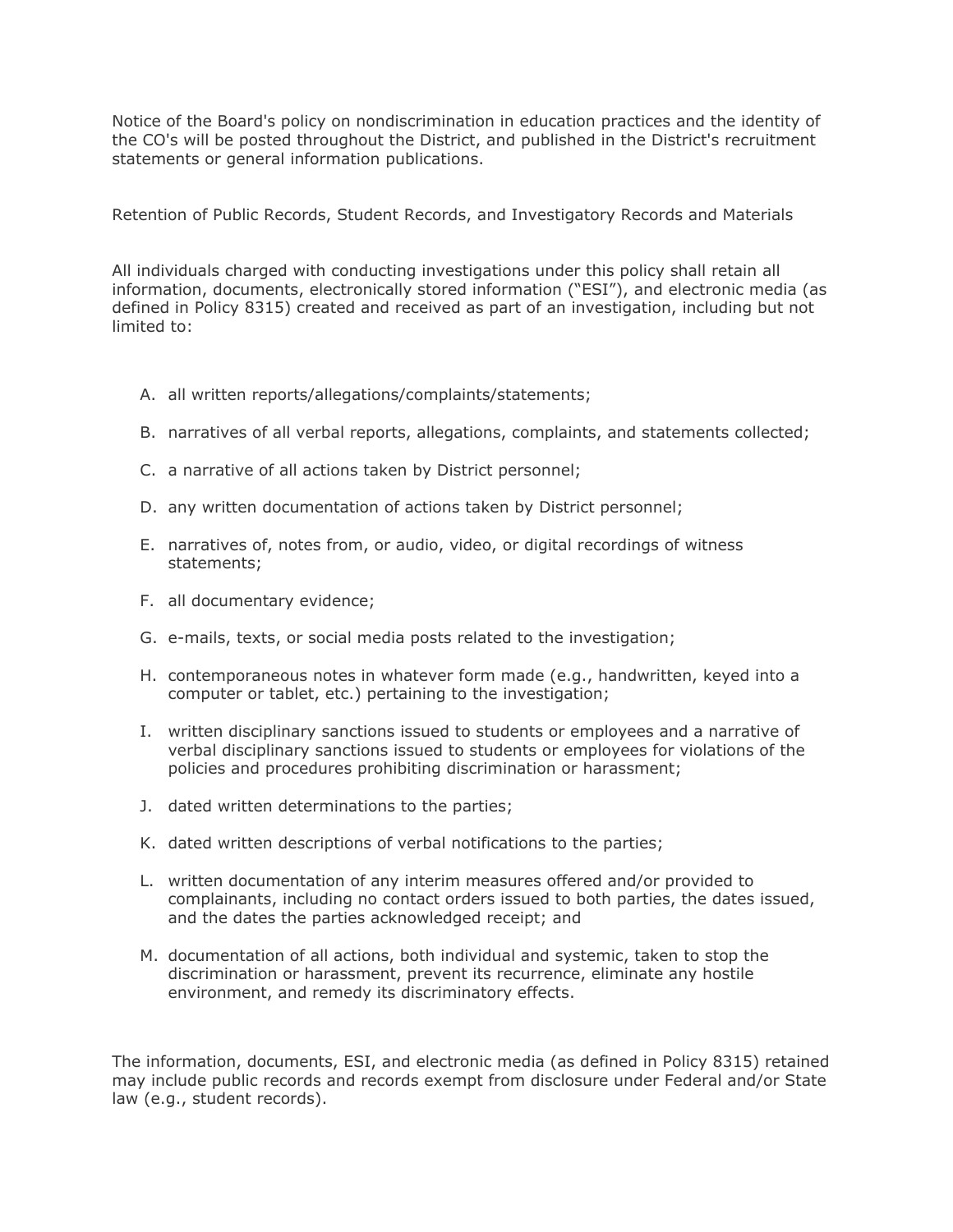The information, documents, ESI, and electronic media (as defined in Policy 8315) created or received as part of an investigation shall be retained in accordance with Policy 8310, Policy 8315, Policy 8320, Policy 8330 for not less than three (3) years, but longer if required by the District's records retention schedule.

Revised 8/12/15 Revised 11/13/19

© Neola 2020

# 5530 - **DRUG PREVENTION**

The Board recognizes that the misuse of drugs is a serious problem with legal, physical, and social implications for the entire school community.

As the educational institution of this community, the schools should strive to prevent drug abuse and help drug abusers by educational, rather than punitive, means.

For purposes of this policy, "drugs" shall mean:

- A. all dangerous controlled substances as so designated and prohibited by Wisconsin statute;
- B. all chemicals which release toxic vapors;
- C. all alcoholic beverages;
- D. any prescription or patent drug, except those for which permission to use in school has been granted pursuant to Board policy;
- E. "look-alikes";
- F. anabolic steroids; and
- G. any other illegal substance so designated and prohibited by law.

The Board prohibits the use, possession, concealment, or distribution of any drug and any drug-paraphernalia at any time on District property or at any District-related event.

The District Administrator shall prepare guidelines for the identification, amelioration, and regulation of drug use in the schools. including education, prevention, and standards of conduct. Education shall be intended to develop awareness of: drug abuse, including prescription drug abuse, and prevention; the relationship between highway safety and the use of alcohol and controlled substances, including prescription drugs; and the relationship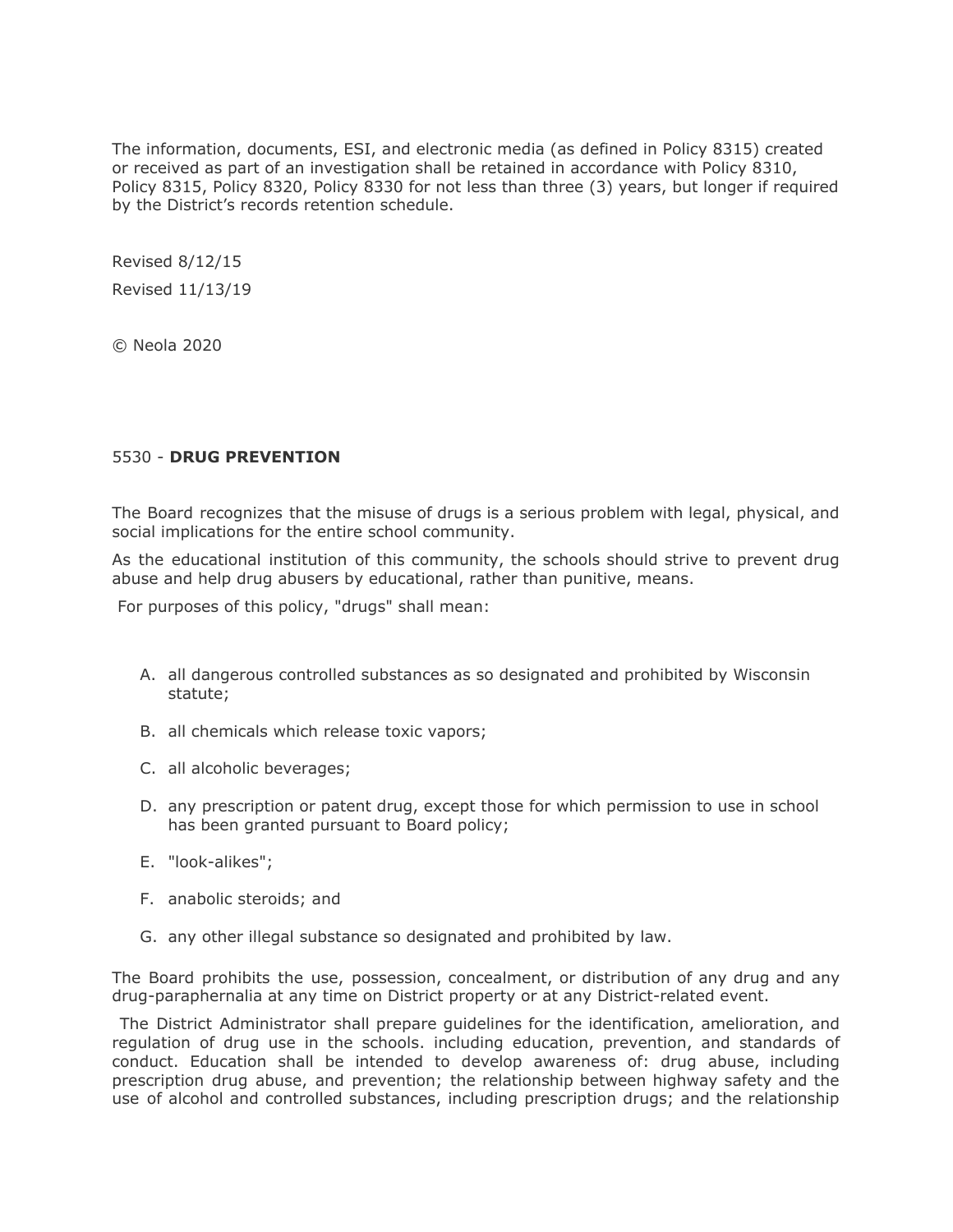between youth suicide and the use of alcohol and controlled substances, including prescription drugs.

Revised 4/12/17

**© Neola 2018**

## 8453.01- **CONTROL OF BLOOD-BORNE PATHOGENS**

The Board of Education seeks to protect those staff members who may be exposed to blood-borne pathogens and other potentially infectious materials in their performance of assigned duties.

The Board also seeks to protect students who may, during the course of the school day or during a school-sponsored activity, become exposed to blood-borne pathogens and other potentially infectious materials.

To protect staff members and students, the District Administrator shall implement guidelines that are consistent with the Department of Public Instruction (DPI) Model Blood-Borne Pathogens Manual and such guidelines will included but not be limited to:

identifying those categories of employees whose duties create a reasonable anticipation of exposure to blood and other infectious materials;

- A. providing for inoculation of the Hepatitis B vaccine at no cost to the staff member and in accordance with Federally- mandated scheduling;
- B. ensuring proper training in the universal precautions against exposure and/or contamination including the provision of appropriate protective supplies and equipment;
- C. establishing appropriate procedures for the reporting, evaluation, and follow-up to any and all incidents of exposure; providing for record-keeping of all of the above which complies with both Federal and State laws;
- D. developing an exposure control plan.

Further, employees who have been identified as employees whose duties create a reasonable anticipation of exposure to blood and other infectious materials should complete the blood-borne pathogens school training made available through DPI.

© Neola 2015

## 8500 - **FOOD SERVICES**

The Board shall provide cafeteria facilities in all school buildings where space permits, and will provide food service for the purchase and consumption of lunch for all students.

The food-service program shall comply with Federal and State regulations pertaining to the selection, preparation, delivery, consumption, and disposal of food and beverages including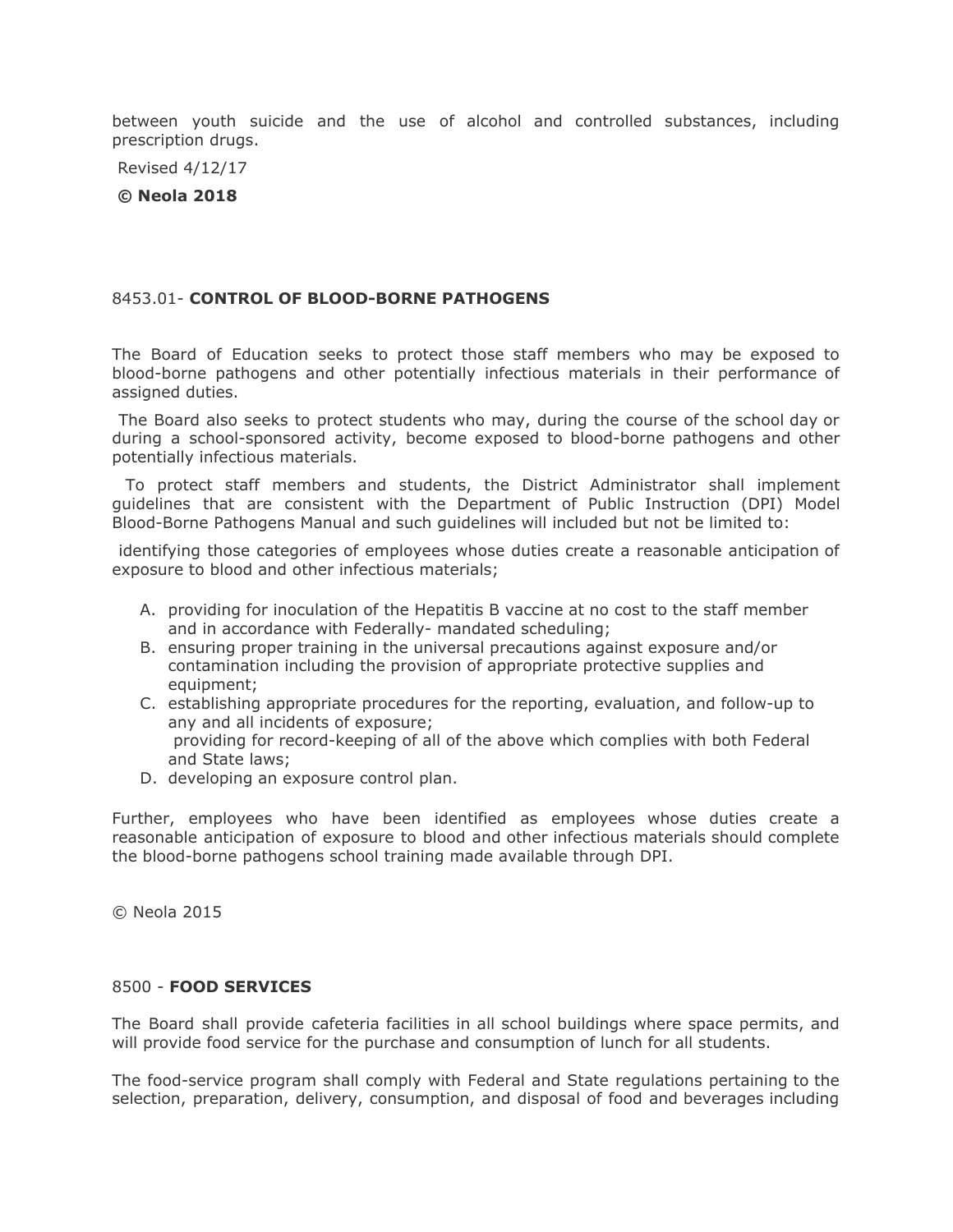but not limited to the current USDA's school meal pattern requirements and the USDA Smart Snacks in School nutrition standards, as well as to the fiscal management of the program. Further, the food-service program shall comply with Federal and State regulations pertaining to the fiscal management of the program, as well as the requirements pertaining to food service hiring and food service manager/operator licensure and certification. In addition, as required by law, a food safety program based on the principles of the Hazard Analysis and Critical Control Point (HACCP) system shall be implemented with the intent of preventing food-borne illnesses. For added safety and security, access to the facility and the food stored and prepared therein shall be limited to food service staff and other authorized persons.

The Board shall approve and implement nutrition standards governing the types of food and beverages that may be sold on the premises of its schools and shall specify the time and place each type of food or beverage may be sold. In adopting such standards, the Board shall:

- A. consider the nutritional value of each food or beverage;
- B. consult and incorporate to the maximum extent possible the dietary guidelines for Americans jointly developed by the United States Department of Agriculture (USDA) and the United States Department of Health and Human Services; and
- C. consult and incorporate the USDA Smart Snacks in School nutrition guidelines.

No food or beverage may be sold on any school premises except in accordance with the standards approved by the Board.

In addition, as required by law, a food safety program based on the principles of the Hazard Analysis and Critical Control Point (HACCP) system shall be implemented with the intent of preventing food-borne illnesses. For added safety and security, access to the facility and the food stored and prepared therein shall be limited to food service staff and other authorized persons.

Substitutions to the standard meal requirements shall be made, at no additional charge, for students for whom a health care provider who has prescriptive authority in the State of Wisconsin has provided medical certification that the student's medical condition. restricts his/her diet, in accordance with the criteria set forth in 7.C.F.R. Part 15b To qualify for such substitutions the medical certification must identify:

- A. the student's medical condition or symptoms of a condition that restricts one (1) or more major life activity or function;
- B. an explanation of how the condition or symptom affects the student's diet; and
- C. the food(s) to be omitted from the student's diet, and the food or choice of foods that must be substituted (e.g., caloric modifications or use of liquid nutritive formula).

On a case by case basis, substitutions to the standard meal requirements may be made, at no additional charge, for students who provide a signed statement from a qualified medical authority that the student cannot consume certain food items due to medical or other special dietary needs, but which does not comply with the requirements above. To qualify for such consideration and substitutions the medical statement must identify: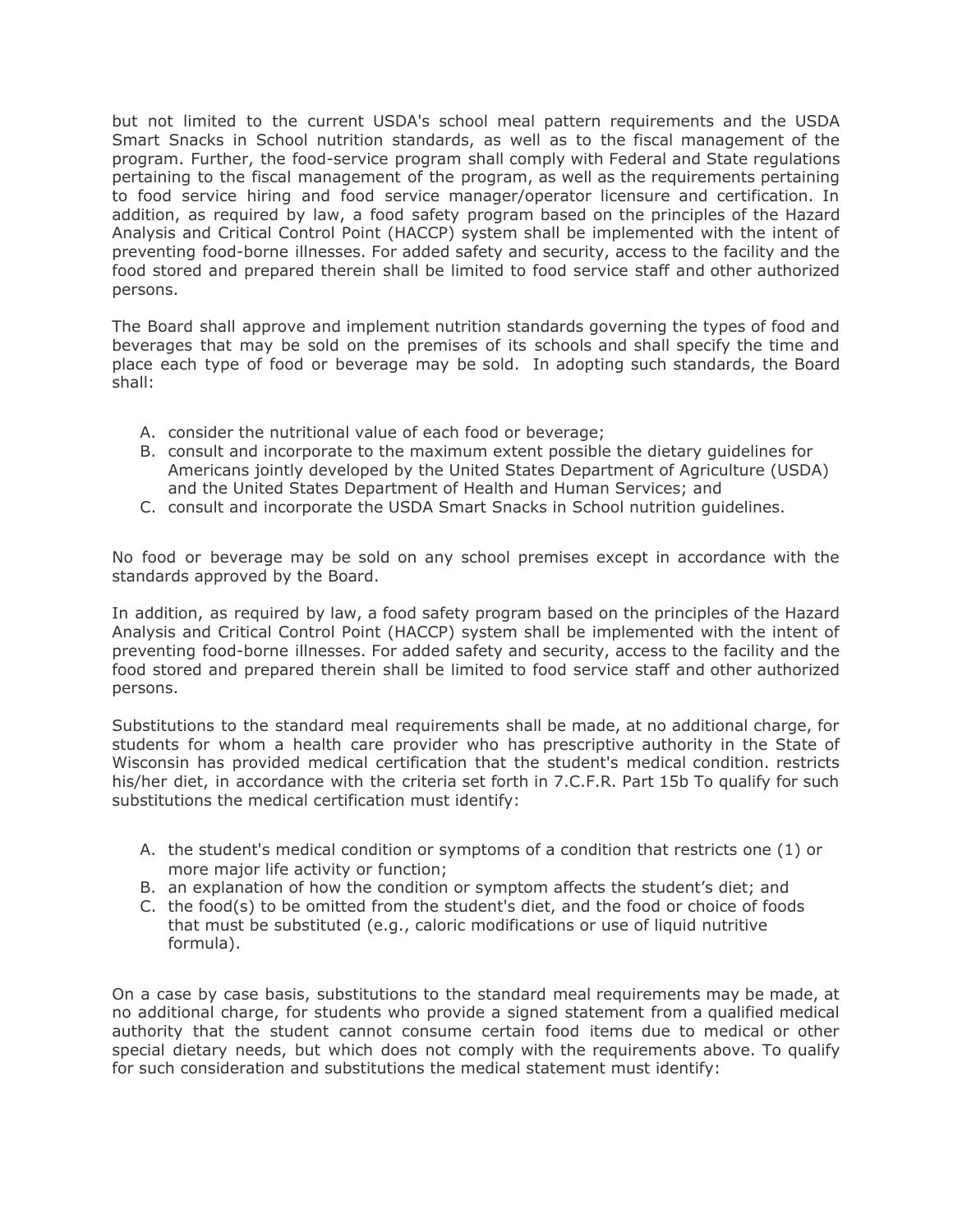- A. the medical or dietary need that restricts the student's diet; and
- B. the food(s) to be omitted from the student's diet and the food(s) or choice of foods that may be substituted.

The District may provide a student with a substitute meal without any certification provided that the meal still meets the USDA meal pattern for reimbursement.

For students who need a nutritionally equivalent milk substitute, only a signed request by a parent is required.

Lunches sold by the school may be purchased by students and staff members and community residents in accordance with the rules of the District's school lunch program.

The operation and supervision of the food-service program shall be the responsibility of the Food Service Director. Food services shall be operated on a self-supporting basis with revenue from students, staff, Federal reimbursement, and surplus food. The Board shall assist the program by furnishing available space, initial major equipment, and utensils. Maintenance and replacement of equipment is the responsibility of the program.

A periodic review of the food-service accounts shall be made by the Business Manager. Any surplus funds from the National School Lunch Program shall be used to reduce the cost of the service to students or to purchase cafeteria equipment. Surplus funds from a-la-carte foods purchased using funds from the nonprofit food service account must accrue to the nonprofit food service account.

Bad debt incurred through the inability to collect lunch payment from students is not an allowable cost chargeable to any Federal program. Any related collection cost, including legal cost, arising from such bad debt after they have been determined to be uncollectible are also unallowable. District efforts to collect bad debt shall be in accordance with Policy 6152 - Student Fees, Fines, and Charges.

Bad debt uncollectible/delinquent debt that has been determined to be uncollectible no sooner than the end of the school year in which the debt was incurred. If the uncollectible/delinquent debt cannot be recovered by the School Meals Program in the year when the debt was incurred, then this is classified as bad debt. Once classified as bad debt, non-Federal funding sources must reimburse the NSFSA for the total amount of the bad debt. The funds may come from the District general fund, state or local funding, school or community organization such s the PTSO, or any other non-federal source. Once the uncollectable/delinquent debt charges are converted to bad debt, records relating to those charges must be maintained in accordance with the record retention requirements in 7 CFR 201.9(b) (17) and 7 CFR 210.15(b).

#### **Negative Account Balances**

Students will be permitted to purchase meals from the District's food service using either cash on hand or a food service account. A student may be allowed to incur a negative food service account balance subject to the following conditions.

Students may be permitted to accumulate negative food service account balance as determined by the District Administrator. The District Administrator shall determine the manner of determining permissible account balances by grade level. A student shall not be permitted to purchase a la carte items without sufficient account balance or cash on hand.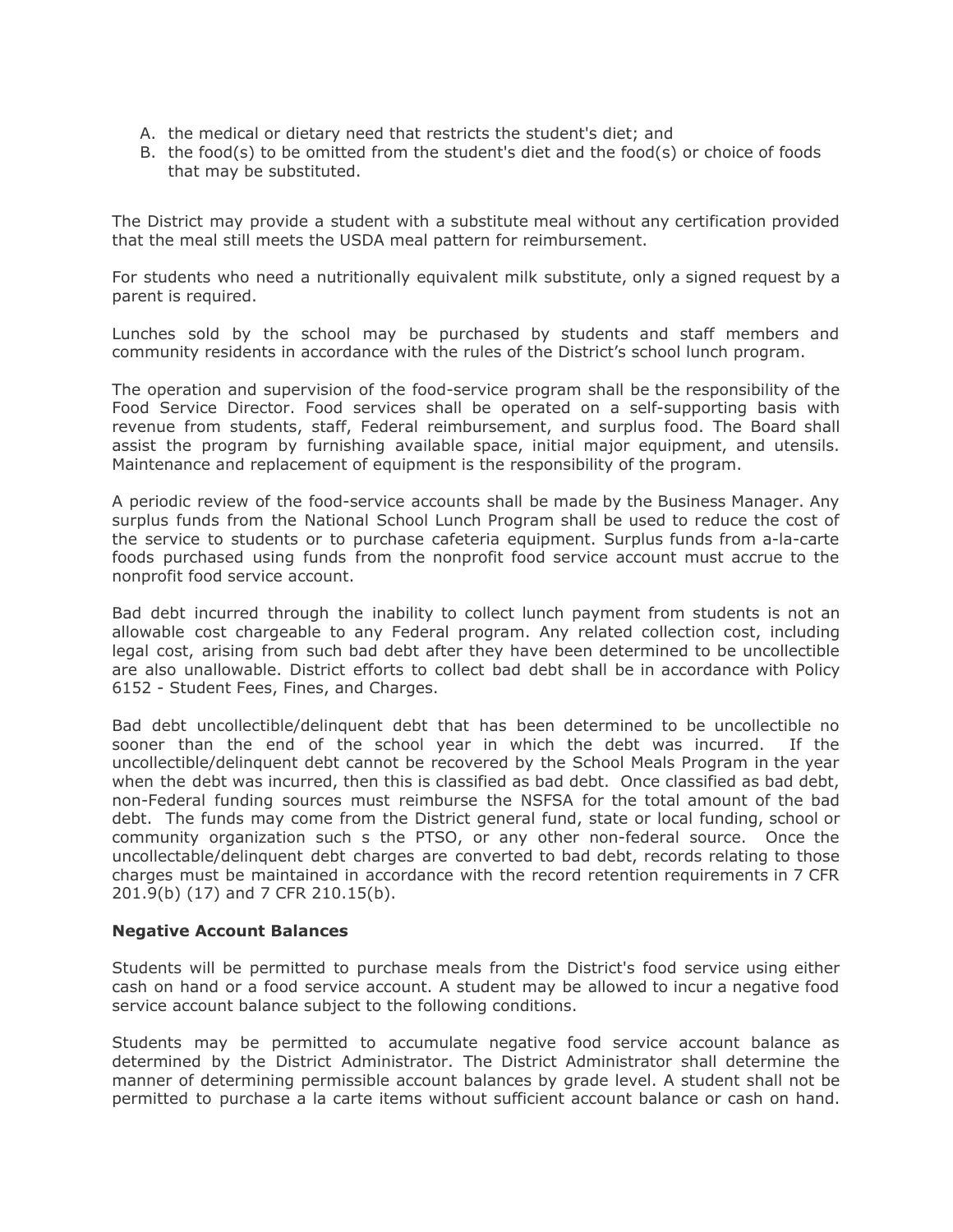Likewise, any student that has a negative account balance may not purchase a la carte items with cash unless the student is also able to bring his/her account current.

A student who has exceeded the permissible negative balance amount in his/her account and does not have cash on hand sufficient to purchase a meal will be provided an alternative meal, subject to USDA guidelines applicable to alternative meals. The District Administrator shall, in coordination with the District's food services, assure that any alternative meals provided to any student receiving paid or reduced-price meals that is either claimed for reimbursement or charged to the student account, meets all of the requisite USDA guidelines for alternative meals.

This policy and any implementing guidelines shall be provided in writing to all households at the start of each school year and to households transferring to the school or School District during the school year. The policy and implementing guidelines will also be provided to all District staff with responsibility for enforcing the policies. The policy and guidelines will be posted on the District website.

The food-service program may participate in the "Farm to School Program" using locally grown food in school meals and snacks.

No foods or beverages, other than those associated with the District's food-service program, are to be sold during food-service hours.

The District's food service program shall serve only food items and beverages determined by the Food Service Department to be in compliance with the current USDA Dietary Guidelines for Americans and the USDA Smart Snacks in Schools nutrition guidelines. Any competitive food items and beverages that are available for sale to students a la carte in the dining area between midnight and thirty (30) minutes following the end of the school day shall also comply with the current USDA Dietary Guidelines for Americans and the USDA Smart Snacks in School nutrition guidelines, and may only be sold in accordance with Board Policy 8550. Foods and beverages unassociated with the food-service program may be vended in accordance with the rules and regulations set forth in Board Policy 8540.

The District Administrator will require that the food service program serve foods in the schools of the District that are wholesome and nutritious and reinforce the concepts taught in the classroom.

The District Administrator is responsible for implementing the food service program in accordance with the adopted nutrition standards.

#### **Nondiscrimination Statement**

The following statement applies to all programs administered by the District that are funded in whole or in part by the U.S. Department of Agriculture (USDA):

In accordance with Federal civil rights law and U.S. Department of Agriculture (USDA) civil rights regulations and policies, the USDA, its Agencies, offices, and employees, and institutions participating in or administering USDA programs are prohibited from discriminating based on race, color, national origin, sex, disability, age, or reprisal or retaliation for prior civil rights activity in any program or activity conducted or funded by USDA.

Persons with disabilities who require alternative means of communication for program information (e.g. Braille, large print, audiotape, American Sign Language, etc.), should